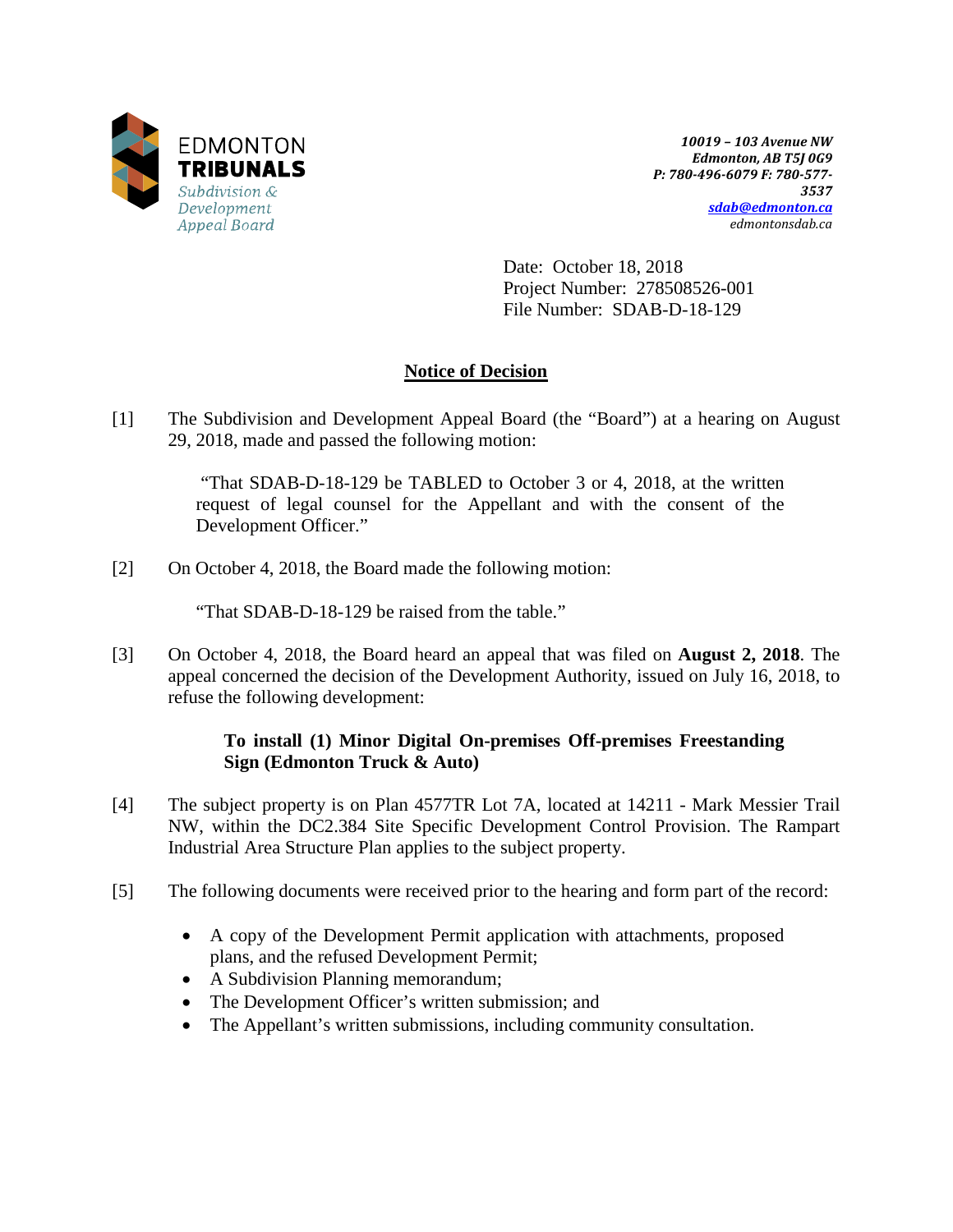- [6] The following exhibit was presented during the hearing and forms part of the record:
	- Exhibit A Letter from the owner of 14215 Mark Messier Trail submitted by the Appellant.

### **Preliminary Matters**

- [7] At the outset of the appeal hearing, the Presiding Officer confirmed with the parties in attendance that there was no opposition to the composition of the panel.
- [8] The Presiding Officer outlined how the hearing would be conducted, including the order of appearance of parties, and no opposition was noted.
- [9] The appeal was filed on time, in accordance with section 686 of the *Municipal Government Act*, RSA 2000, c M-26.
- [10] The Presiding Officer referenced section 685(4) of the *Municipal Government Act* (the *Act*), (formerly section 641) which limits the authority of the Board. The Appellant was asked to explain how the Development Officer did not follow the directions of Council in refusing this development permit application.

#### **Summary of Hearing**

- *i) Position of Mr. K. Grey representing the Appellant, Astral Out-of-Home and Mr. R. Noce, Legal Counsel for the Appellant and Mr. K. Grey:*
- [11] Mr. Noce confirmed that his argument about section 685(4) was wrapped up with his arguments concerning the merits of the case and stated the issue of whether or not the Development Authority followed the directions of Council was not even relevant to this hearing.
- [12] Mr. Noce advised that he acted for ADQ Media, the applicant for this digital sign that was approved by the Board in 2013. That appeal addressed only one issue as the permit had been refused because the Development Authority took the position that signs were not allowed at all on this site which is located in a DC2 Site Specific Development Control Provision (the "DC2").
- [13] Whether or not the proposed sign was allowed on this site at all was the single issue for which the Board had to determine whether or not the Development Officer had followed Council's direction. The Board decided that the proposed sign was in fact allowed on this site and therefore the Development Officer failed to follow the directions of Council because he had decided it was not allowed at all.
- [14] Therefore, this hurdle does not need to be dealt with again at this appeal hearing. The zoning allows for these types of signs. The issue today before the Board is not whether or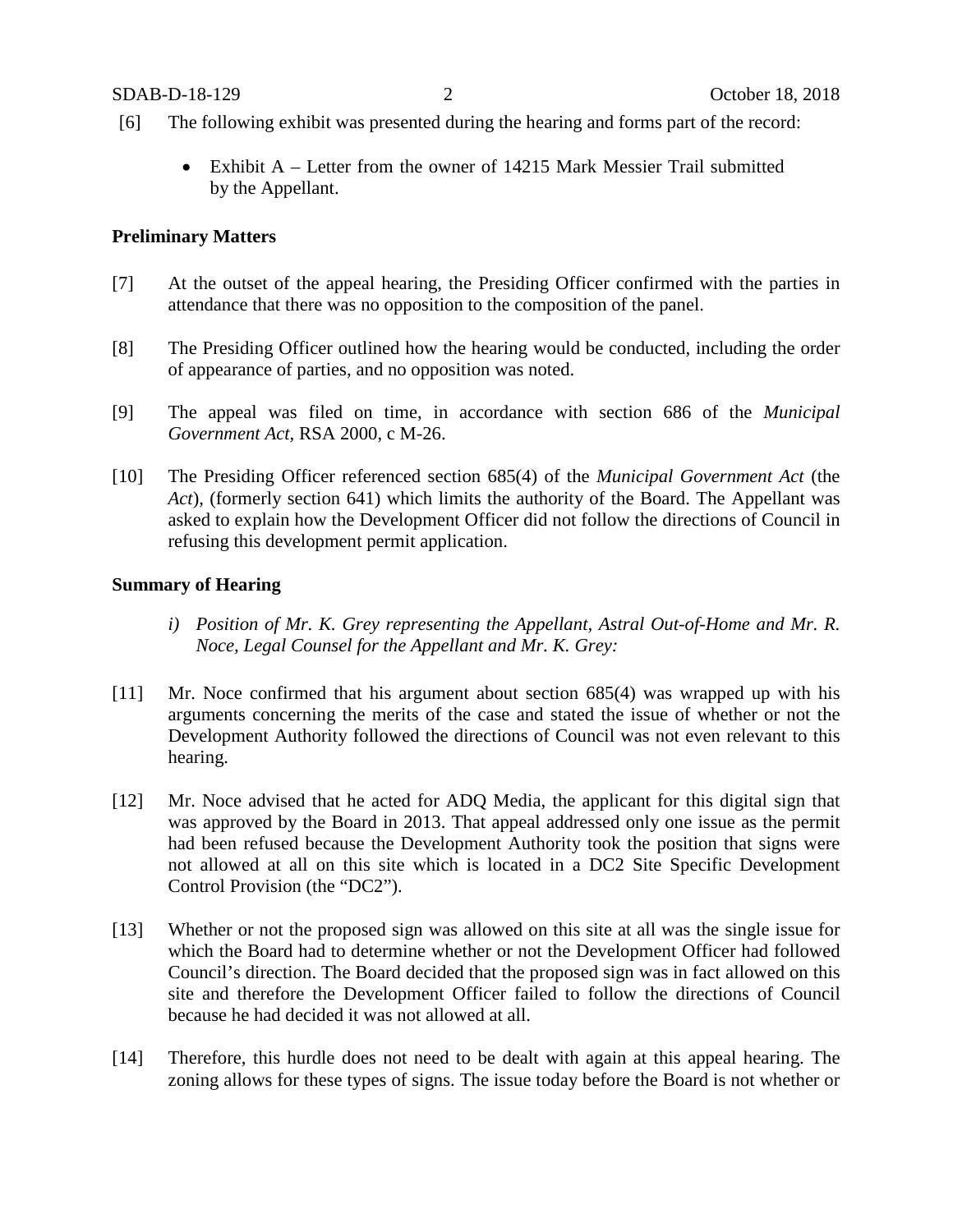SDAB-D-18-129 3 October 18, 2018

not the Development Officer failed to follow the directions of Council, but rather whether or not the Development Officer exercised its discretion under the DC2 properly.

- [15] This time the Development Officer did not refuse the application because the sign is not allowed at this location. The Development Officer conceded that the proposed sign is allowed so the issue of whether or not the direction of Council was followed is not at play in this hearing. The appeal of this refusal is all about the exercise of the Development Officer's discretion.
- [16] The proposed sign was refused because the Development Officer failed to use the discretion provided in the DC2 to grant the required variances. The five issues that the Development Officer raised are within her discretion. The question today for the Board is did the Development Officer properly exercise her variance powers or did she fail to exercise them properly.
- [17] He highlighted the relevant DC2 sections and their application to the appeal including DC2.384.4(p) which states:

the Development Officer may grant relaxations to Section 50 to 79, inclusive, of the Land Use Bylaw and the provisions of this District, if in his opinion, such a variance would be in keeping with the general purpose of this District and would not affect the amenities, use and enjoyment of neighbouring properties.

- [18] This section provides discretionary power to the Development Officer with respect to section 79 which regulates signs. DC2.384.4(p) is similar to, albeit lighter, than the variance power provided to the Board in section 687(3)(d) of the *Act*.
- [19] Section DC2.384.4(q) states:

Signs maybe allowed in this District in accordance with Schedule 79E and in accordance with Schedule 79E and in accordance with the general provisions of Section 79.1 to 79.9, inclusive, of the Land Use Bylaw.

[20] Section DC2.384.4(c) states:

A minimum building Setback of 14 m shall be provided adjacent to St. Albert Trail. At the discretion of the Development Officer, this minimum building Setback requirement may be reduced to the minimum applicable landscaped Yard requirement specified by this District where:

- i) The proposed development, or the proposed development in conjunction with any existing development, does not exceed a gross floor area of 1,000 square metres or 7 m in Height; or
- ii) Where the proposed development lies adjacent to an existing service road, provided that landscaping and building treatment minimize the perception of massing and create a high standard of building appearance.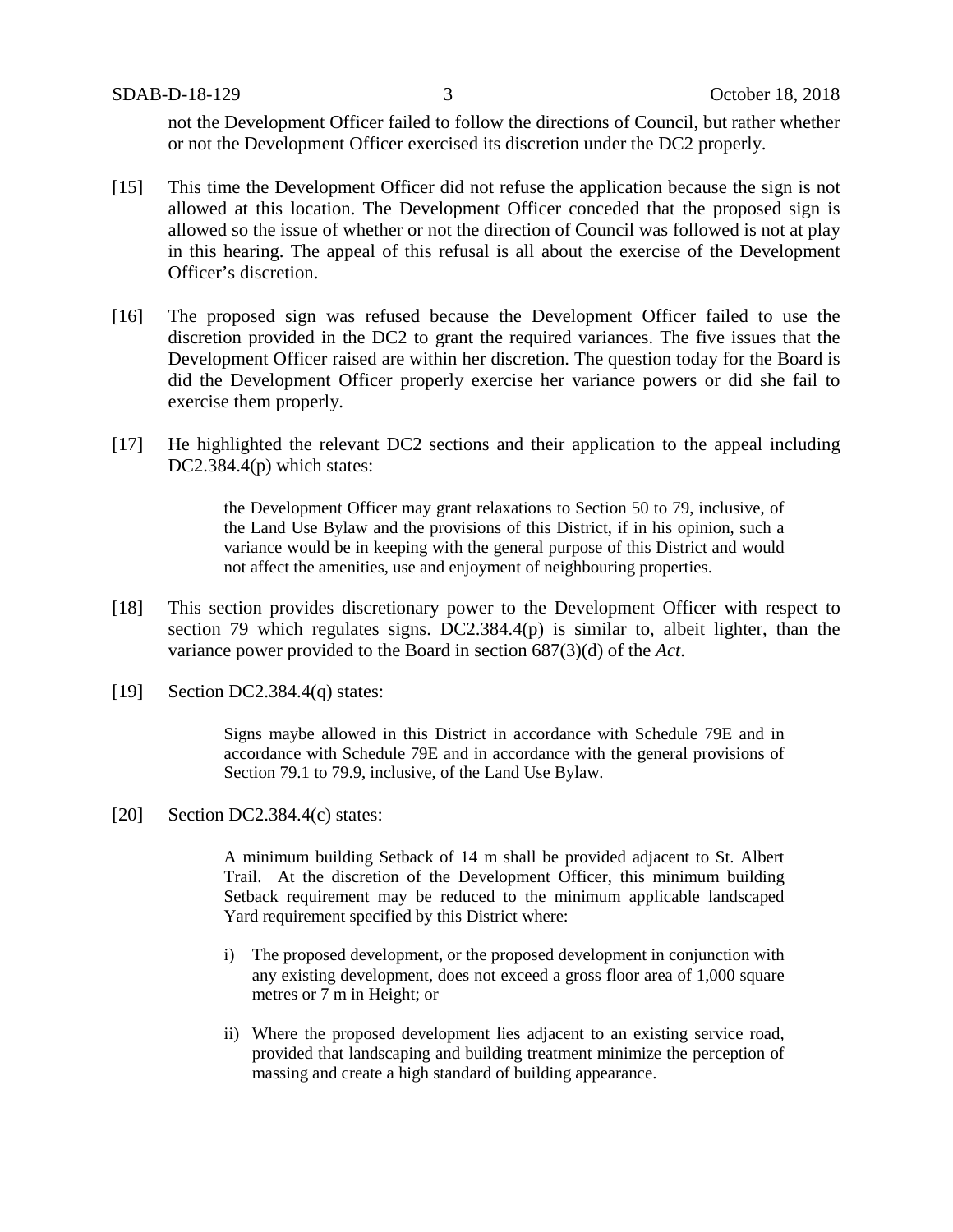- [21] The Appellant agrees with the Development Officer that at the time of the creation of the subject DC2 site, the *City of Edmonton Land Use Bylaw 5996* (the *Land Use Bylaw*) was in effect. Therefore, pursuant to section 2.7 of the *Edmonton Zoning Bylaw* (the *Zoning Bylaw*), schedule 79E and the general provisions of section 79.1 to 79.9, inclusive, of that Bylaw apply to this development.
- [22] Pursuant to section 14.4 of the *Land Use Bylaw*, the proposed development is a Class C Discretionary Use as identified by the Board in 2013. Section DC2.384.4(q) indicates that signs are allowed in this district in accordance with Schedule 79E. Schedule 79E.2 contains the sign regulations contained in 79.1 to 79.9 that apply to the proposed sign and the reasons for refusal.
- [23] The subject site is along St. Albert Trail (Highway 2) north from 125 Avenue to the City limits. It is subject to the Special Regulations for Highway Entrance Routes and Limited Access Routes contained in section 79.5 of the *Land Use Bylaw*. All of the regulations contained in section 79.8(1) of the *Land Use Bylaw* apply to the proposed development.
- [24] Section DC2.384.4(p) allows the Development Officer to grant relaxations to section 79 as long as in her opinion a variance would not affect the amenities, use and enjoyment of neighbouring properties and was in keeping with the general purpose of the District. All the required variances are well within her discretion and well within the discretion of this Board.
- [25] When Council adopted this DC2 they decided not to make the rules with respect to signs prescriptive. They determined that the Development Officer and ultimately this Board has some discretion with respect to all the regulations applicable to signs.
- [26] Council directed that the Development Officers use their discretion and also directed that if the Development Officers do not do so properly, applicants will have an opportunity to appeal the decision before this Board. This means that all of the development regulations can be varied by this Board pursuant to section DC2.384.4(p) or section 687(3)(d) of the *Act* because the Development Officer did not exercise the discretion properly. So the Board is following Council's instructions here today in exercising the DC2 discretion.
- [27] In the Board's decision SDAB-D-13-052 dated April 18, 2013 the first issue before the Board was whether or not the Development Officer followed the directions of Council pursuant to section 641(4)(b) of the *Act* and not necessarily whether the Development Officer erred in making a decision.
- [28] Section 641(4)(b) was the first hurdle to overcome in the 2013 case because then the City did not want any signs on this site. The Development Officer determined that the proposed sign was not permitted at all in this DC2 and that was the only reason for refusal.
- [29] Paragraph No. 7 of the Board's decision regarding jurisdiction to hear the merits of the appeal is critical and it stated: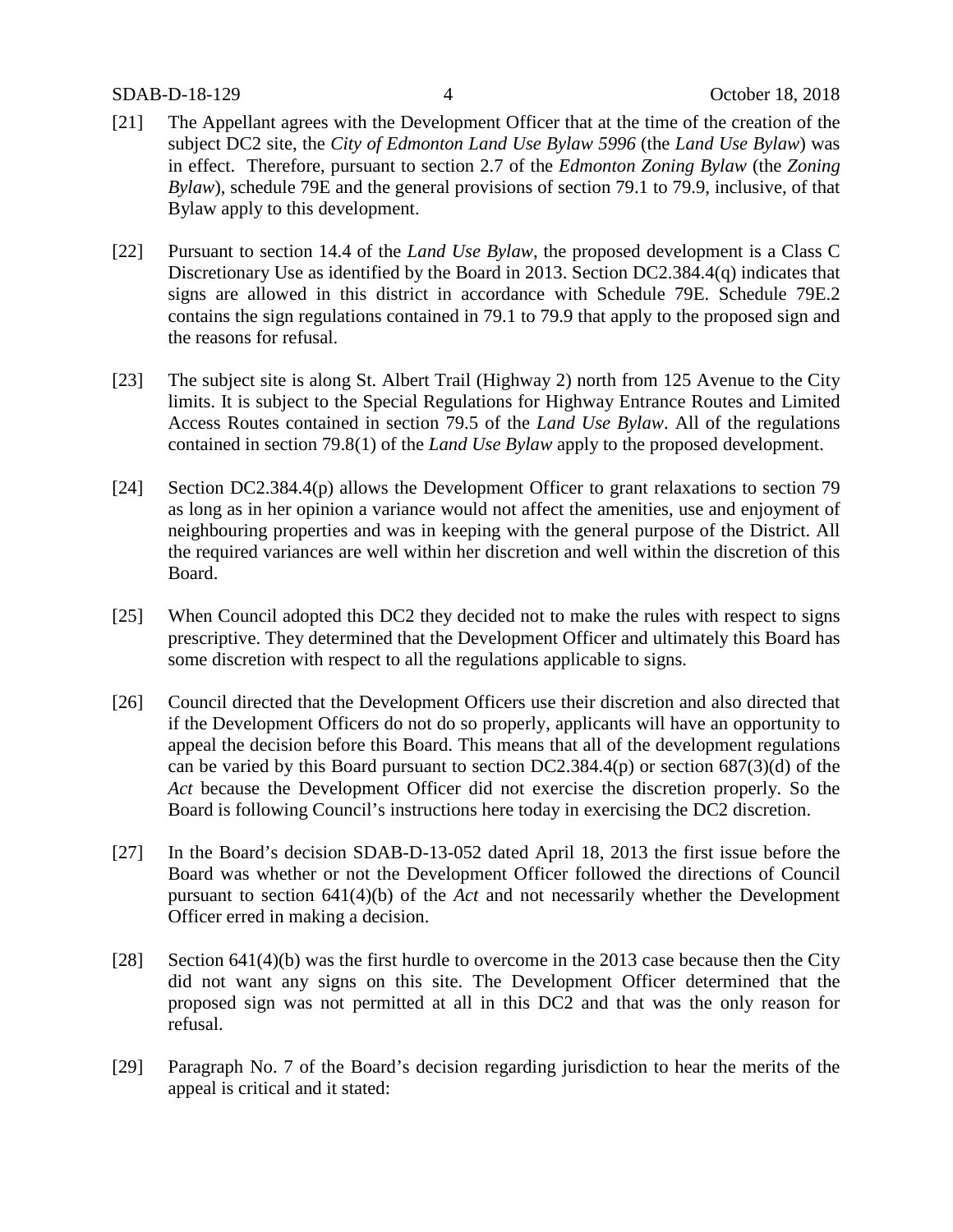The Board concludes that the Development Authority did not follow the directions of City Council because the proposed combination Sign falls under the description of a Freestanding On-premise, Local Advertising Sign and Freestanding General Advertising Sign.

[30] The Board made the determination in 2013 that signs are, in fact, allowed in this DC2. Paragraph Nos. 8-11 of the decision state:

> The Board relies on the following in determining that the proposed Sign is a Freestanding On-premise Local Advertising Sign and Freestanding General Advertising Sign:

- a) It is an On-premises Sign since a portion portrays copy referring only to products or merchandise produced, offered for sale or obtainable at the premises on which the sign is displayed and which are related to the principal function of such premises, and local advertising has a similar meaning.
- b) It is also an Off-premises Sign which directs attention to a business, activity, product or services which are not provided on the subject site.

The Board understands that the provisions set out in the Direct Control District are established by Council and the authority to apply the provisions is delegated to the Development Authority. By taking a two-step approach to hear this matter and firstly determining if the Development Authority followed the directions of Council in refusing this application, the Board could better understand the reasons and interpretation in all regards to the decision making process to render the decision of refusal for the Sign application.

In rendering its decision the Board first considered the original decision of the Development Authority, which stated that the sign was not allowed in the Direct Control District. The Board took into consideration the evidence provided by the Development Authority up to this point of the hearing to the extent that such evidence clarified the Development Authority's decision making process without aggravating the original decision.

All information and additional issues raised by the Development Authority were considered at the second part of the hearing as in the Board's opinion, those issues were relative to the merits of the application and therefore did not pertain to the part of the hearing with respect to the jurisdiction of the Board to consider the appeal.

[31] In 2013, the Board followed the two-prong approach. It first determined whether or not signs were even allowed on this site. If the Board had determined that the Development Officer did in fact follow the direction of Council and correctly said that there are no signs allowed on this site at all that would have ended the appeal. The Board would not then have gone on to hear the merits on the appeal.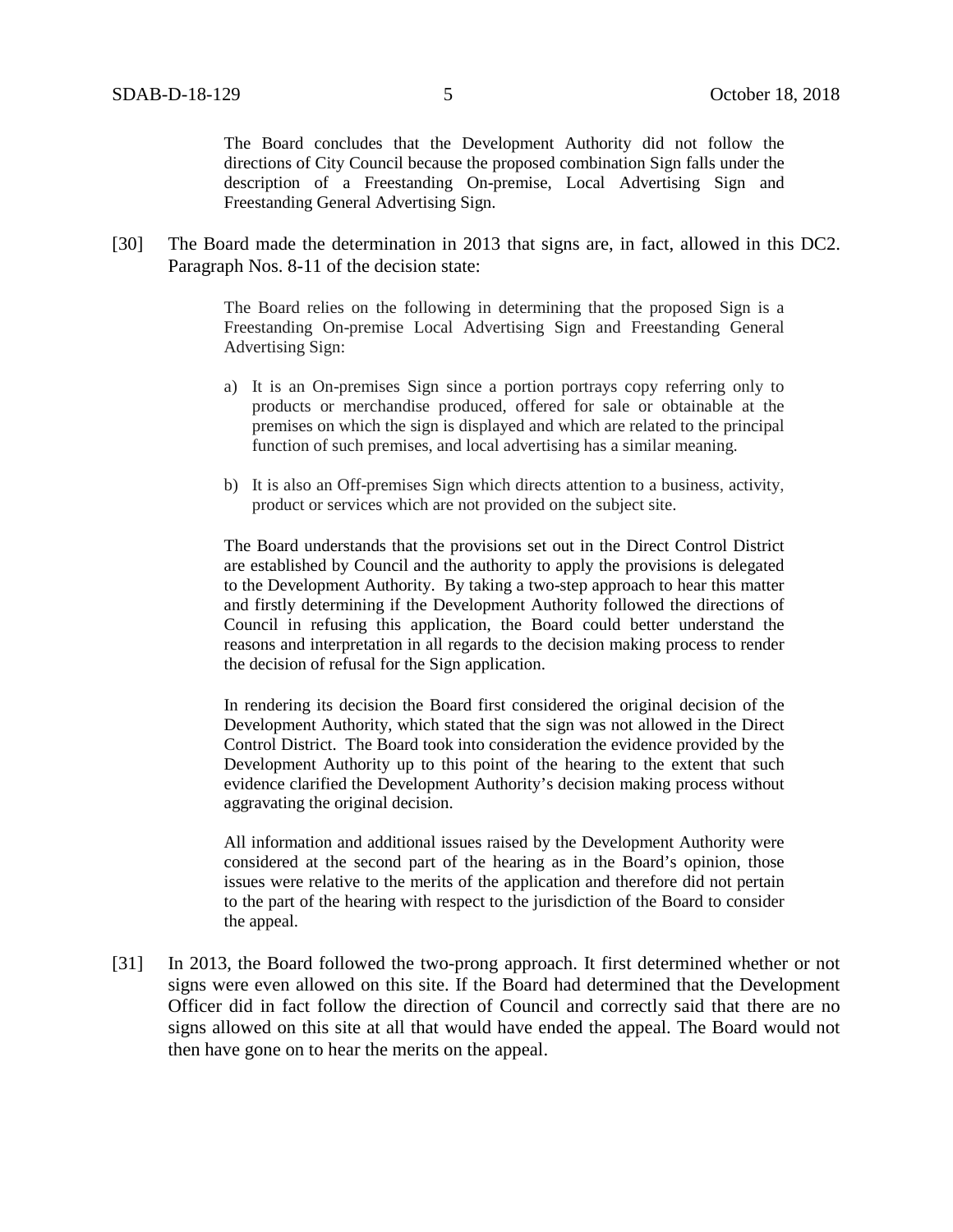- [32] However, in 2013 the Board held that the Development Officer did not follow Council's direction because signs are in fact an allowable use on this site. After determining it was an allowable use, the Board proceeded to hear the merits and review all of the regulations that applied to the sign.
- [33] Today the City is not arguing that the Board was wrong in 2013 or that this Board must re-determine if signs are an allowable use on this site. The issue today is not whether or not the directions of Council were followed because it has been conceded already and the directions of Council were followed.
- [34] As in 2013, the issue now before the Board is the merits of the Development Officer's exercise of her discretion. Today the Board's task is to work through the Development Officer's exercise of her discretion and whether or not the five points that she raised with respect to the refusal is in fact in line with what the Appellant has offered today.
- [35] In 2013, the Board allowed the appeal and granted the development permit with variances and conditions because section DC2.384.4(q) states that Signs may be allowed in this district in accordance with Schedule 79E and the general provisions of Section 79.1 to 79.9, inclusive, of the *Land Use Bylaw*.
- [36] As everyone agrees that Freestanding General Advertising and On-premises Local Advertising Signs are all allowed in the DC2.384 Zone we are already following Council's direction. No one is arguing or even suggesting we are not following Council's direction - the issue is not at play here today.
- [37] Based on the evidence before it in 2013, the Board followed the directions of Council and approved the development and granted the required variances pursuant to section 687(3) of the *Act* which is a higher threshold than the discretion delegated in the DC2. The Board should follow the same rationale for this appeal.
- [38] The Appellant reviewed the reasons given for the decision on the merits by the Board in 2013:
	- *a)* The Board found that the proposed sign is consistent with Section DC2.384.4(p) as it was compatible with existing and surrounding commercial land uses and consistent with the intent of the Major Commercial Corridor Overlay by virtue of being visually attractive and giving consideration to traffic safety.
	- *b)* The Board noted that section DC2.384.4(p) gives the Development Officer variance powers to grant relaxations to Section 50 to 79, inclusive, of the *Land Use Bylaw* and the provisions of this District, if in his opinion, such a variance would be in keeping with the general purpose of this District and would not affect the amenities, use and enjoyment of neighbouring properties (Reasons No 4, 5 and 6).
	- *c)* It determined that the proposed sign complied with Section 79.8(1)(a) because: it displayed digital poster panels and nothing in the *Land Use Bylaw* prohibited this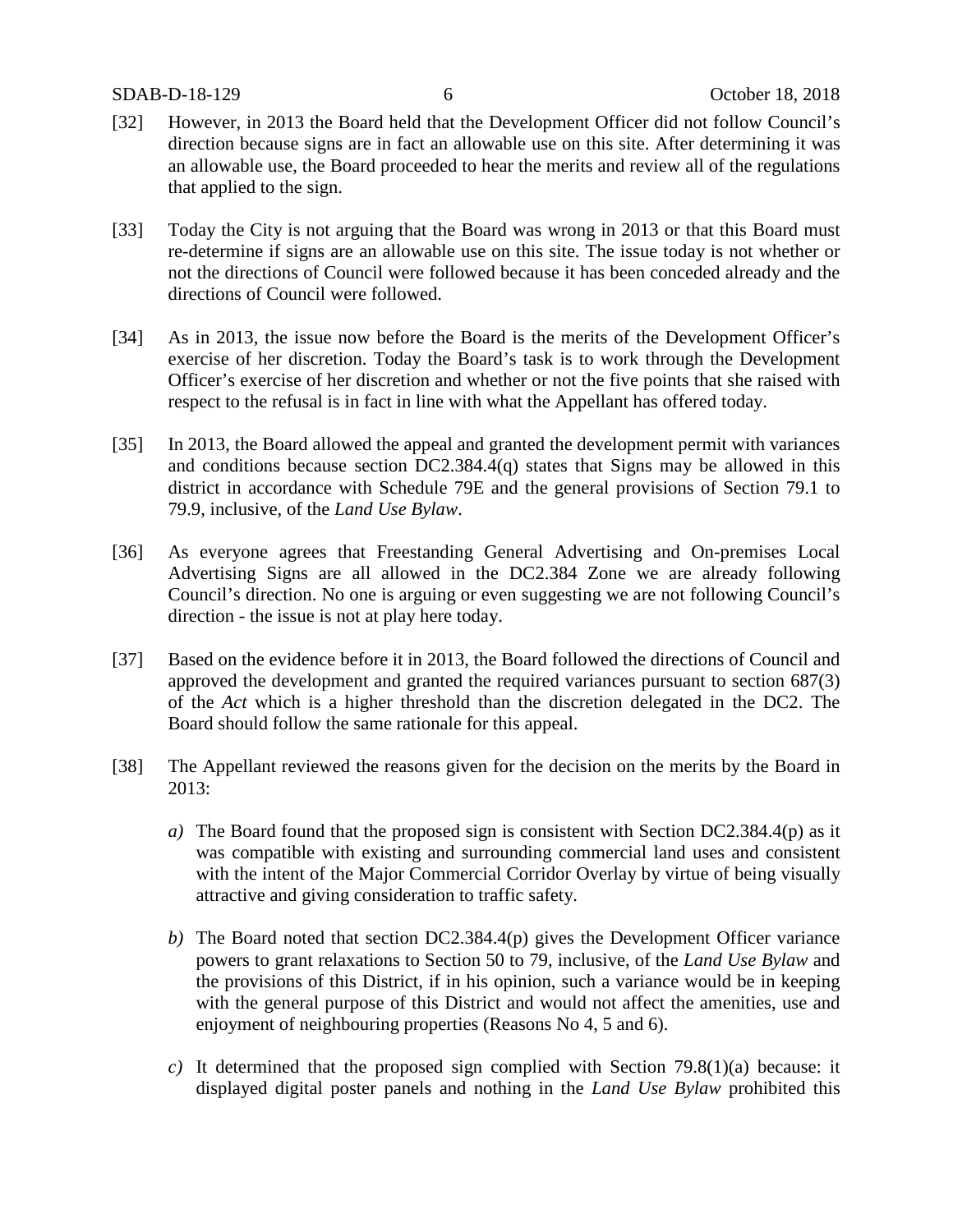type of use; it would display static images in 6-second intervals and did not contain any animation; and, it complied with section 79.8(1)(e) because it met the minimum industry standards regarding technology to provide for an automatic dimming feature to control brightness. The Appellant noted that the owner has since installed new lighting technology to control the brightness of the sign. As it had determined that the proposed sign was not a Billboard, the Board did not consider section 79.8(2)(c). The Appellant stated nothing has changed since 2013 other than the improved lighting technology.

- *d)* The Board granted a variance to the required setback in section 79.5(1)(b). As the Board determined that the sign was an allowable use in the district, it did not consider the Development Officer's references to the *Zoning Bylaw* with respect to safety issues and additional studies. The Board was not satisfied that the proximity of the proposed sign to Mark Messier Trail was a valid concern because the proposed sign was separated by a service road. The Appellant noted that the service road still exists as illustrated in the submitted photographs. (Reason No. 9).
- *e)* The Board determined that the proposed sign exceeded the maximum allowable sign area because it was located adjacent to Mark Messier Trail. The Board granted a variance because in their opinion the proposed combination sign was preferable to erecting two separate signs at this location and the variance would be mitigated because the subject site is adjacent to a service road. The Appellant noted that the facts are the same today, nothing has changed.
- *f)* The Board mentions that the approved sign replaced an existing sign that had previously been in place with no known complaints and no objections were received from any of the adjacent property owners at that time. The Appellant noted that today there was no opposition to the proposed sign (not even from neighbouring sign companies) and the Appellant provided five letters of support received from neighbouring property owners who will be looking at the sign.
- [39] All of the conditions identified in the Development Officer's written submission are completely acceptable to the Appellant. These conditions and the five-year limit will provide ample assurance that the sign is not impacting any of the adjacent property owners. One of the conditions requires that any complaints be dealt with within 30 days.
- [40] The variance power given to the Development Officer in DC2.384.4(p) contains similar language to section 687(3)(d) of the *Act*. The threshold is even lower in the DC2 because it does not address the value of neighbouring properties or material interference. However, both of the Board's tests under DC2.384.4(p) and under section 687(3)(d) of the *Act* for granting variances are met for this proposed development.
- [41] Alberta Court of Appeal decisions, *Thomas v Edmonton (City),* 2016 ABCA 57 and *Newcastle Centre GP Ltd. v Edmonton (City)*, 2014 ABCA 295 make it clear that the Board has to relieve against hardship when the Development Authority exercises their discretion incorrectly.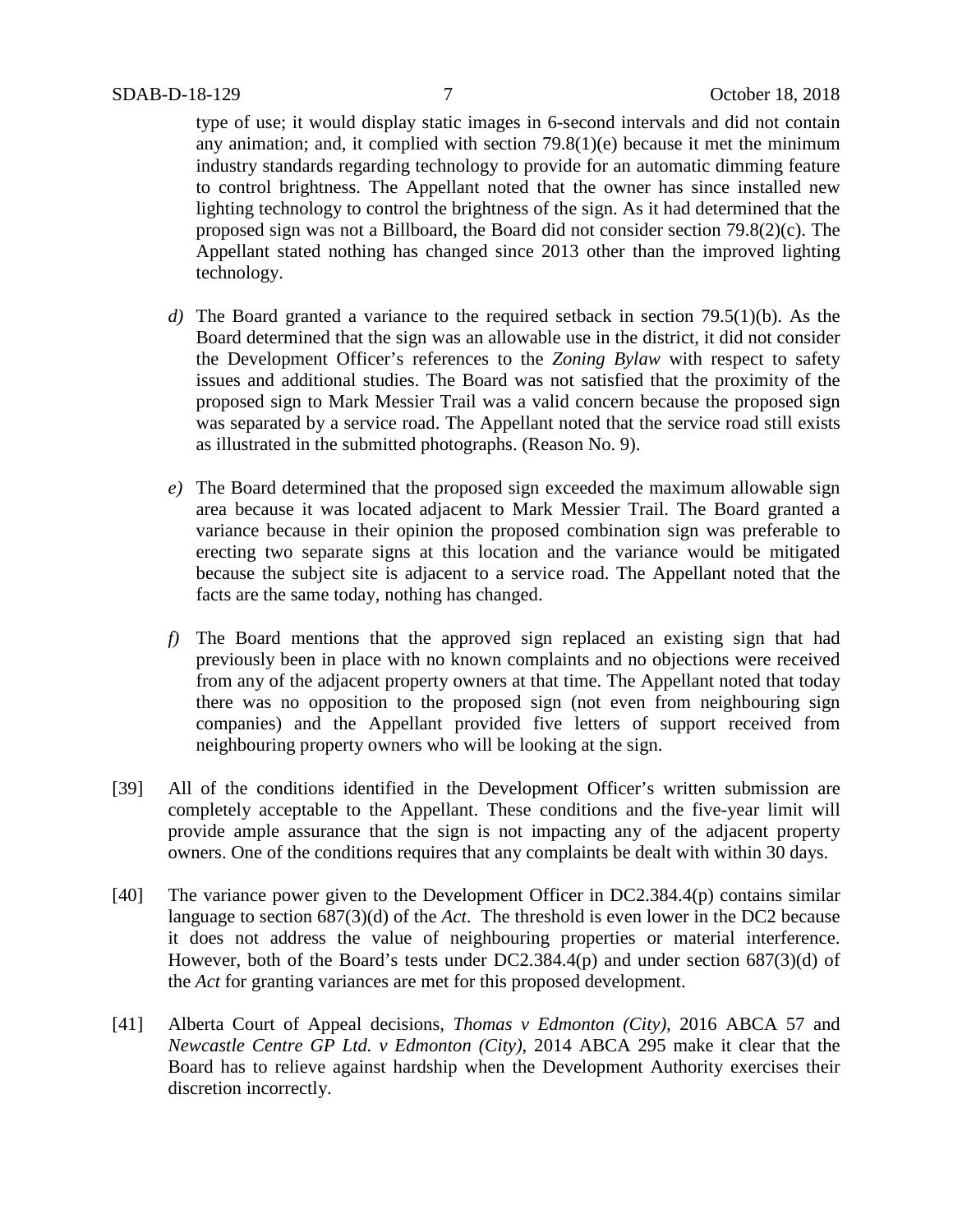- [42] Mr. Grey, Real Estate Manager for Astral Out-of-Home, advised that the company only builds digital signs. Ten advertisers can be accommodated on one sign. They focus on key locations to reduce the number of signs. Astral Out-of-Home is the only outdoor advertising company in partnership with the Government of Alberta to display Amber Alert messages, which brings a public service element to the operation of the digital signs.
- [43] In response to a relatively small number of brightness complaints, a technician visited the site and measured the nits. The technician saw that the sign was not operating exactly as it should so new light sensing equipment was installed in March of this year which has proven to mitigate the concerns to date. They believe that they will not have any more challenges in that respect.
- [44] Photographs were referenced for context and to address the specific issues raised by the Development Officer in the reasons for refusal.
- [45] With respect to the first reason, they question how the Development Officer could have come to the opinion that the existing sign will continue to negatively impact surrounding properties. They acknowledge that the Development Officer exercised the discretion which Council gave her for the site; however, the Appellant takes the position that the Development Officer did not exercise the discretion properly.
- [46] The property immediately to the south operates as a dock manufacturing company and landscape supply yard. The property to the north is currently undeveloped. There are several existing freestanding third party signs located west, north and south of the subject site. It is therefore unclear from the Development Officer's position how the subject sign (which has been in existence for five years) somehow negatively impacts the surrounding properties.
- [47] They argue that what existed in 2013 exists today. Developments on the west side of Mark Messier Trail show that the sign has not impacted the ability of land to the west to develop. Nothing before the Board in the Development Officer's report or the photos suggests that the sign is somehow negatively impacting the surrounding properties.
- [48] In the second reason for refusal, the Development Officer took the position that the sign adversely impacts the surrounding amenities and remarked that there were two complaints regarding its brightness. The Appellant submitted: the sign has been approved and in existence for just under 2000 days; two complaints represents less than .001 percent; the complaints related to brightness and evidence has been provided to the Board that the sensors have been changed to adjust the brightness. The Appellant agrees that brightness is an important issue, but two complaints are insignificant and they have been addressed. Further, the Appellant agrees to a condition requiring them to deal with brightness complaints within 30 days.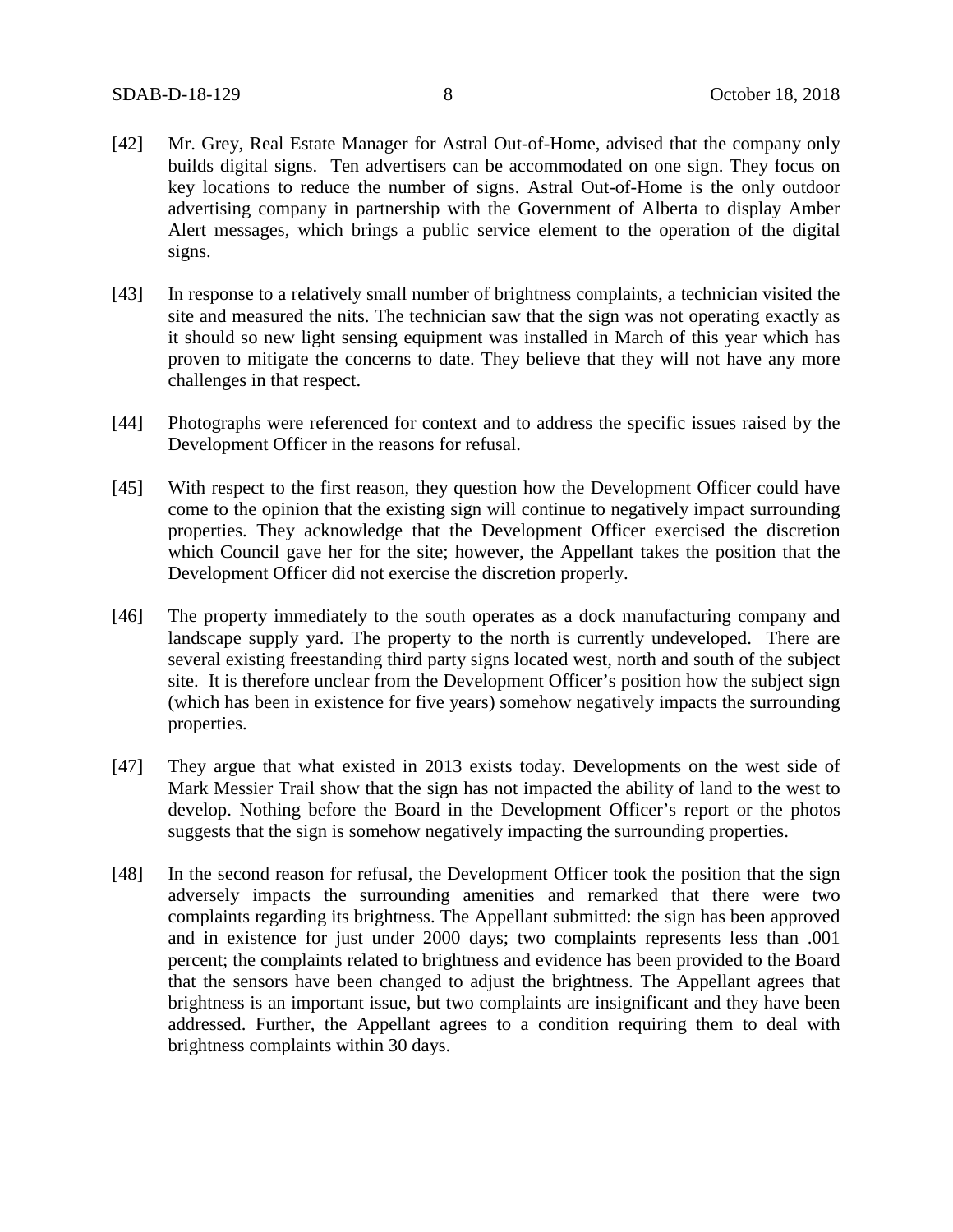- [49] The Appellant reiterated that the five letters of support filed with the Board come from the owners of newly developed properties immediately southwest of the subject site that did not exist in 2013. They have no issue with the approval of this sign at this location. Therefore, the Appellant submits that the evidence does not support the concerns that this sign will somehow impact the surrounding amenities.
- [50] The Appellant noted that reason for refusal number three cites a concern with the "Station Sign" also located on the site. The Appellant suggested that this concern could be addressed by the Board if it adds a condition that the Station Sign be removed as a condition of approval. A letter from the landlord who owns the Station Sign was submitted to confirm that he is agreeable to removing the sign if the proposed sign is approved. (Exhibit A)
- [51] The Appellant argued that the Board could make an absolute improvement to the area if it chose to approve the sign subject to the proposed condition as there will be one less sign along Mark Messier Trail. Adding this condition would also address the other two issues that the Development Officer identified as specifically impacting the amenities of the neighbouring parcels of land.
- [52] Reason for refusal number four dealt with the setback. The location of the sign has not changed and the service road in the photos existed in 2013. The distance between the sign and Mark Messier Trail is approximately 18.6 metres as in 2013. Therefore, the subject sign maintains the 18 metres setback. Moving it further east would make the sign difficult to see and may, in fact, create concern as it would require a longer glance duration to read. The current setback is consistent with the other freestanding signs located along this roadway. Increasing the setback would make the sign appear out of place relative to the other signs.
- [53] The applicability of DC2.384.4(c) was not debated in 2013. The section requires a minimum "building" setback of 14 metres adjacent to St. Albert Trail. The Appellant noted that the language used says "building" and not the generic term "development". In his opinion, the regulation applies to buildings and not signs. However, even if the Board finds that this section applies, Council has provided discretion to the Development Officer and to the Board to vary this regulation. In 2013 the Board exercised their discretion and said the location was perfectly fine and does not cause a concern.
- [54] An aerial photograph shows the location of the other existing signs along Mark Messier Trail that also existed in 2013. The Development Officer raised these signs as an issue. No complaints have been received regarding the number of signs in this location. The two complaints were related to brightness, not to the number of signs. None of the other sign companies have raised any opposition. The Appellant opined that the competitors are not here because they feel there is no impact to their signs or to their ability to do business. The sign has been in place 5 years. No evidence has been provided that there are any conflicts or traffic concerns.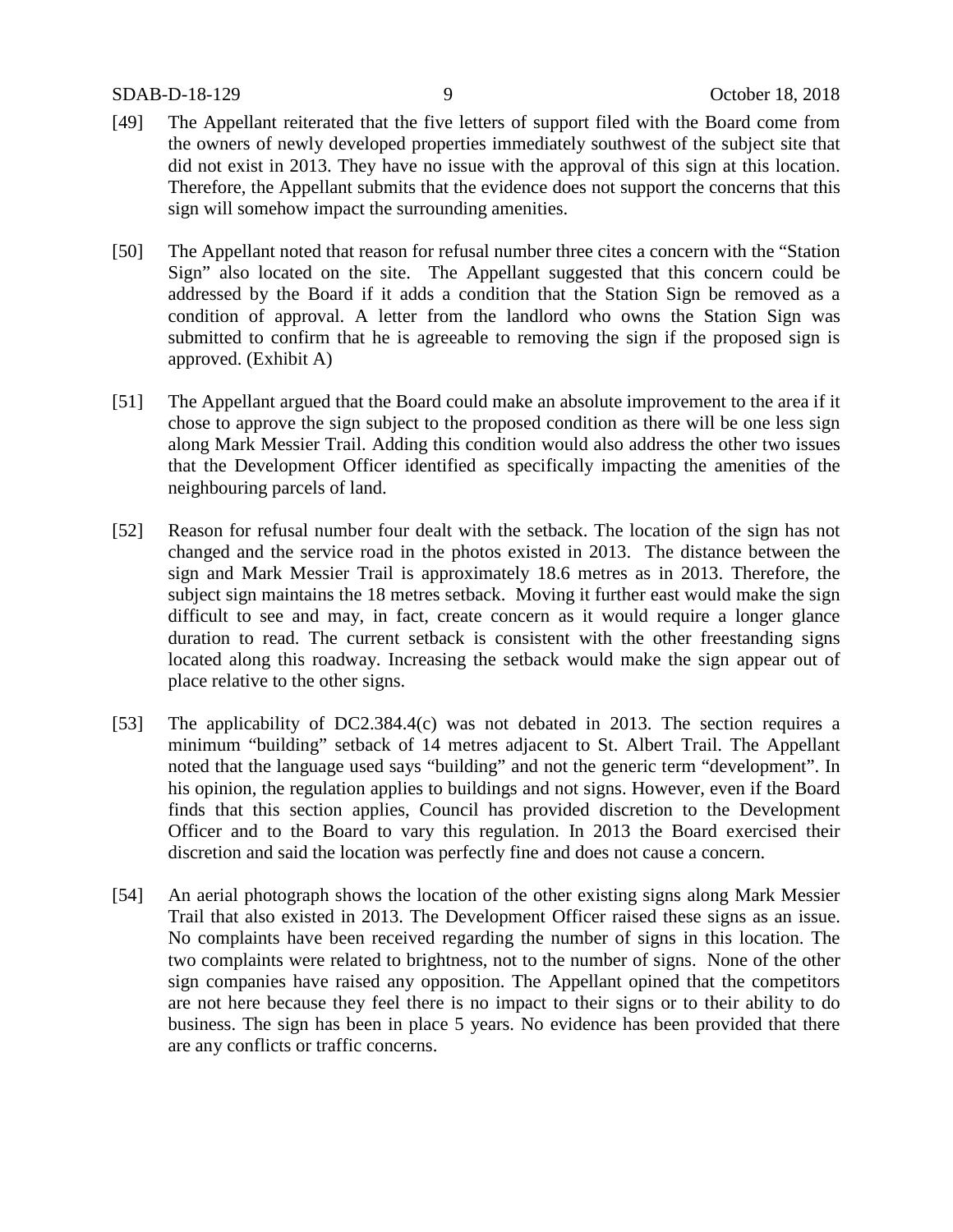#### SDAB-D-18-129 10 October 18, 2018

- [55] In sum, it is well within the Board's authority to authorize a variance. The Appellant asked the Board to exercise its variance powers as the evidence clearly shows that the development does not interfere with the amenities of the neighbourhood or interfere with the use enjoyment or value of neighbouring parcels. It is appropriate for the Board to allow the sign to remain at its location. The development permit should be issued with all of the recommended conditions as well as an additional condition to remove the Station Sign if that is the wish of the Board.
- [56] Mr. Noce and Mr. Grey provided the following information in response to questions from the Board.
- [57] If the Board finds that the proposed sign is a building pursuant to section 616(a.1) of the *Act* or if per section 79.5(1)(b) the setback applies, then the Appellant argues that a variance is warranted and the Board should exercise its variance power appropriately by granting a variance in the setback requirement.
- [58] There is some heavy equipment on the site located immediately north, but it has been sitting idle for some time. Attempts were made to contact the property owner without success. They are unable to comment on development on that site.
- [59] The Appellant was asked to comment on the Development Officer's discretion to either say yes or to say no for each of the identified variances. The Appellant replied that the Development Officer had subjectively determined that somehow this sign will affect the amenities of this area with no backing of that subjective conclusion. He explained that she could have easily identified one of the five reasons and refused the sign and that could end the matter. Instead she came up with five reasons.
- [60] The Appellant argued that he has addressed each of the five reasons for refusal and has given the Board some evidence to exercise its variance power differently than the Development Officer. He provided an analogy to explain –

If a Development Authority refused an application for a Restaurant because it was deficient on parking by 20 stalls, the decision can be appealed to the Board. The Appellant can argue that the variance should be allowed due to staggered hours of operation. If an Appellant brings some evidence to suggest why the Board should exercise its discretion either properly or differently than the Development Authority, they have discharged their job to allow the Board to say that the Development Authority's analysis does not make any sense and the Board may then exercise the discretion to vary the regulations.

- [61] In this case, taking account of the letters of support and the lack of complaints, the Board must apply *Newcastle*. The Development Officer cannot simply say it will impact others, she must say how the development will impact others and she has not done so.
- [62] The Appellant confirmed their position that the Development Officer acted improperly because she did not give reasons for her discretionary pronouncements. A Development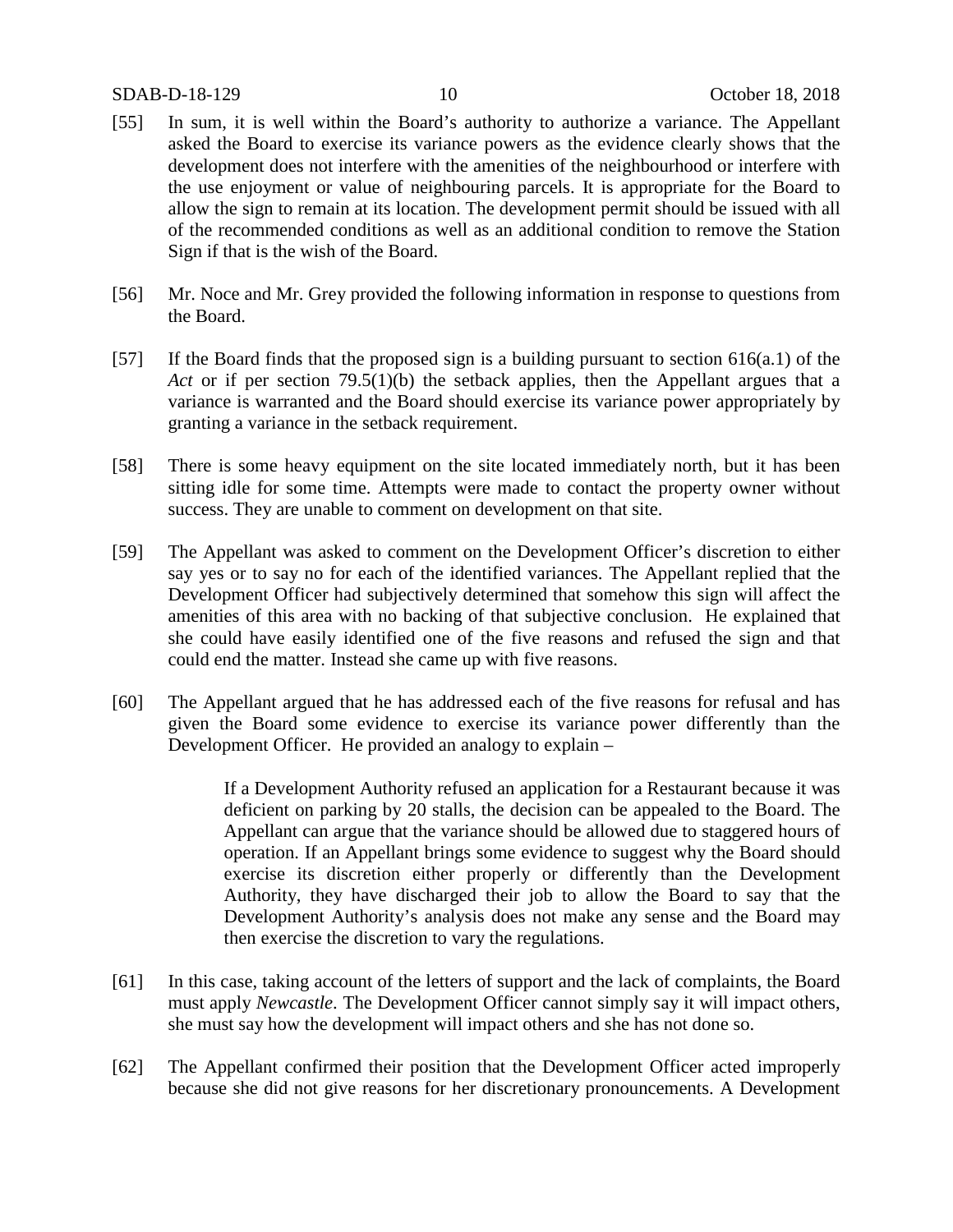Authority cannot simply say the sign will affect surrounding amenities or properties without evidence. The obligation on the Development Officer to provide evidence would be met if there were evidence of several complaints or of 38 nearby traffic accidents caused by the sign. Simply saying something does not make it so. It is no longer enough for the Development Officer to simply say there will be harm. There must be some basis – here her statement is based on nothing and that is where the Development Officer failed to exercise her discretion properly. The Appellant does not have to prove a negative.

- [63] The Development Officer did not provide any evidence to support the refusal of the required variances and therefore did not exercise discretion properly. Here the Appellant came with evidence to show why the Development Officer is wrong, the Appellant could not have come to the Board if he had no evidence. He has offered the Board a solution which will remove one of the signs along the road and allow positives to flow from this appeal.
- [64] The Appellant noted many of the new business owners in the area have expressed interest in purchasing advertising on the sign. Mr. Grey reached out actively to all of the property owners to get feedback regarding the sign.
- [65] Given that this is a direct control district where the direction of Council must be considered, the Appellant was asked where the concept of discretion begins and ends and whether he objects to the way the discretion was handled or to the determination. He replied that the exercise of discretion has to be based on something, a Development Officer cannot simply say that it is her opinion that the sign will continue to negatively impact surrounding properties.
- [66] In response to the Board's observation that the Development Officer had referenced some complaints in her refusal, the Appellant replied that there had only been two complaints in five years regarding the brightness. Also, the Appellant provided evidence to the Board that these complaints were addressed by installing new light sensors and the Appellant agrees to a recommended condition that complaints of this nature be dealt with within 30 days. For this issue, it is important that the Board recognize that this is a different Appellant than the Appellant in 2013.
- [67] The development permit application was refused because variances were required to five development regulations. The Development Officer could have granted them. The appeal was filed because the Development Officer exercised her discretion a certain way and refused the application. In his opinion she did not exercise the variance power provided in the DC2 properly. The Board must consider the Appellant's reply because the Appellant has given a sufficient basis for the Board to say the Development Officer was wrong and to exercise its own variance powers. The threshold hurdle, section 685(4) (formerly section 641(4)), does not have to be met.
- [68] *Garneau Community League v Edmonton (City),* 2017 ABCA 374 (*Garneau*) is distinguishable from this appeal because the Bylaw in that appeal was a DC1 Direct Development Control Provision. Also, nothing in that Direct Control gave discretion to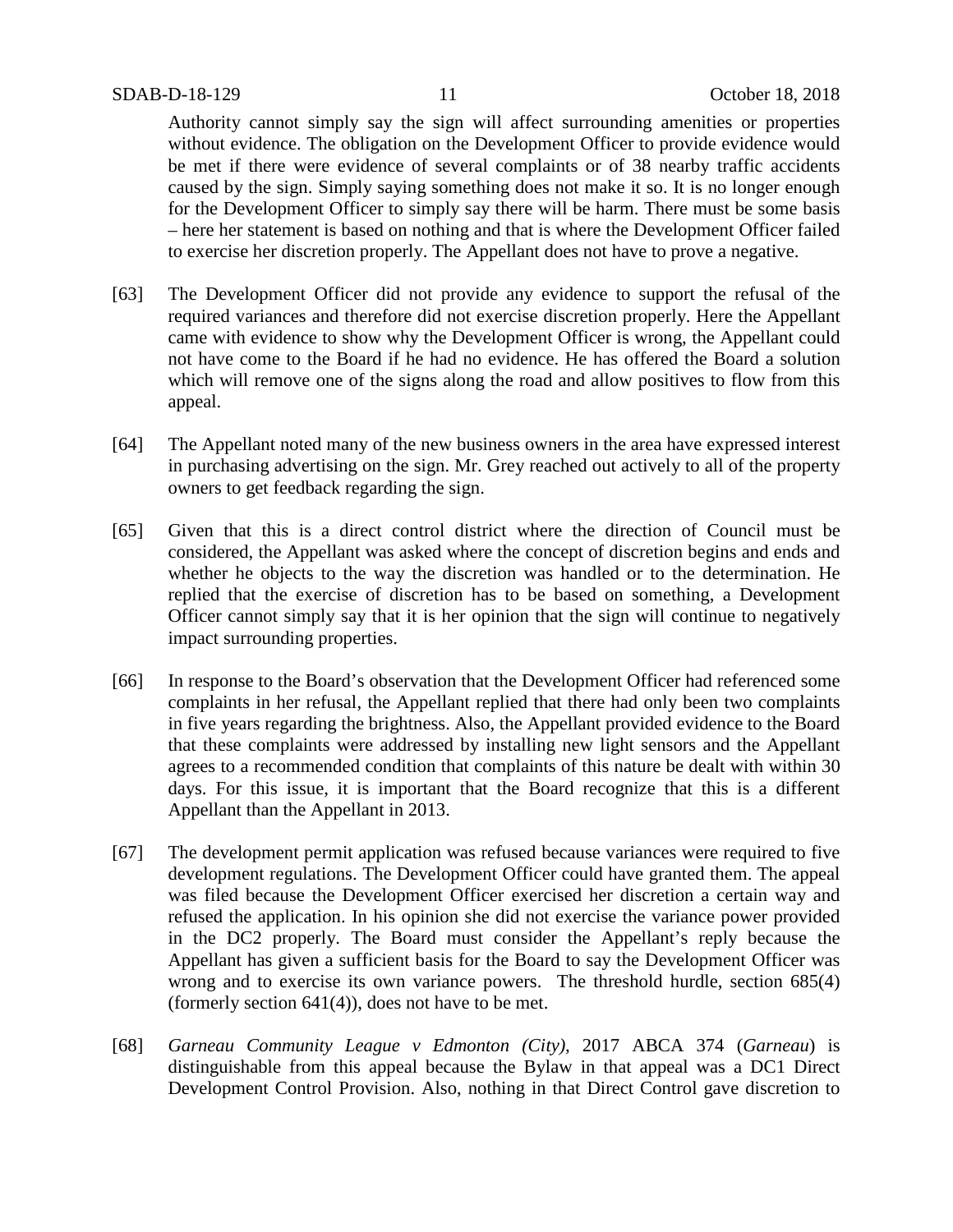the Development Officer. Therefore, the general provisions under section 11.5 and 11.6(3) of the *Zoning Bylaw* applied and were considered to determine the variance powers of the Development Officer. (Paragraphs 5 and 15-17).

*Garneau* says that the general rules apply in the absence of anything specific. Here the DC2 has specific language with respect to variance powers and the provisions in section 11 do not apply to this appeal.

- [69] Given the parties agree that the use class is allowed and the 2013 failure which triggered a review on the merits has not occurred, the Board asked the Appellant to comment on how the directions of Council were not followed for the permit under appeal. The Appellant explained he is not arguing that the Development Officer failed to follow the directions of Council or she lacked authority to exercise discretion. He is arguing that the Development Officer did not exercise her discretion correctly.
- [70] His prior example of a DC zone where Restaurant is an allowed Use, but Alcohol Sales is not allowed illustrates his point. If he applied for a Restaurant and the Development Officer refuses to use an available variance power to grant a variance to the required number of parking stalls, then he could appeal the refusal. At that appeal he could bring the Board evidence of shared parking agreements he had obtained to show a variance should be allowed and ask the Board to grant it. If he was seeking a permit for Alcohol Sales and was refused, he could not appeal it because Council's direction was no Alcohol Sales, and he cannot get a variance. Section 685(4) applies to the appeal concerning the use, but not to the appeal concerning the decision to grant the parking variance.
- [71] *Garneau* does not address the application of threshold the issue either way when a Development Officer's exercises delegated discretion and makes a decision within the range of options. He has not found a case one way or the other on the point.
- [72] Here Council directed that the Development Officer has discretion, yet has not provided direction on how it must be exercised. Because there is no direction on how it must be exercised, the Appellant can argue that that the Development Officer failed to exercise discretion properly. Here the decision cannot be upheld because the evidence does not support the conclusion and the basis of the refusal cannot withstand a challenge.
- [73] The usual appeal process is open to the Appellant once Council provides discretion to the Development Officer. Council could have written the Bylaw to exclude discretion but they chose not to. To suggest that section 685(4) means that the other appeal process is not available to an Applicant is contrary to the direction of Council.
- [74] Section DC2.384.4(p) grants the Development Officer variance powers for sections 50 to 79. Providing this discretion also gives the Applicant the ability to appeal the exercise of the discretion. If the Board fails to provide the Applicant the ability to appeal, it is basically allowing the Development Officer to do whatever they want - that was not the direction of Council. Even if the decision of the Development Officer is not unreasonable, it can be challenged to seek a different result.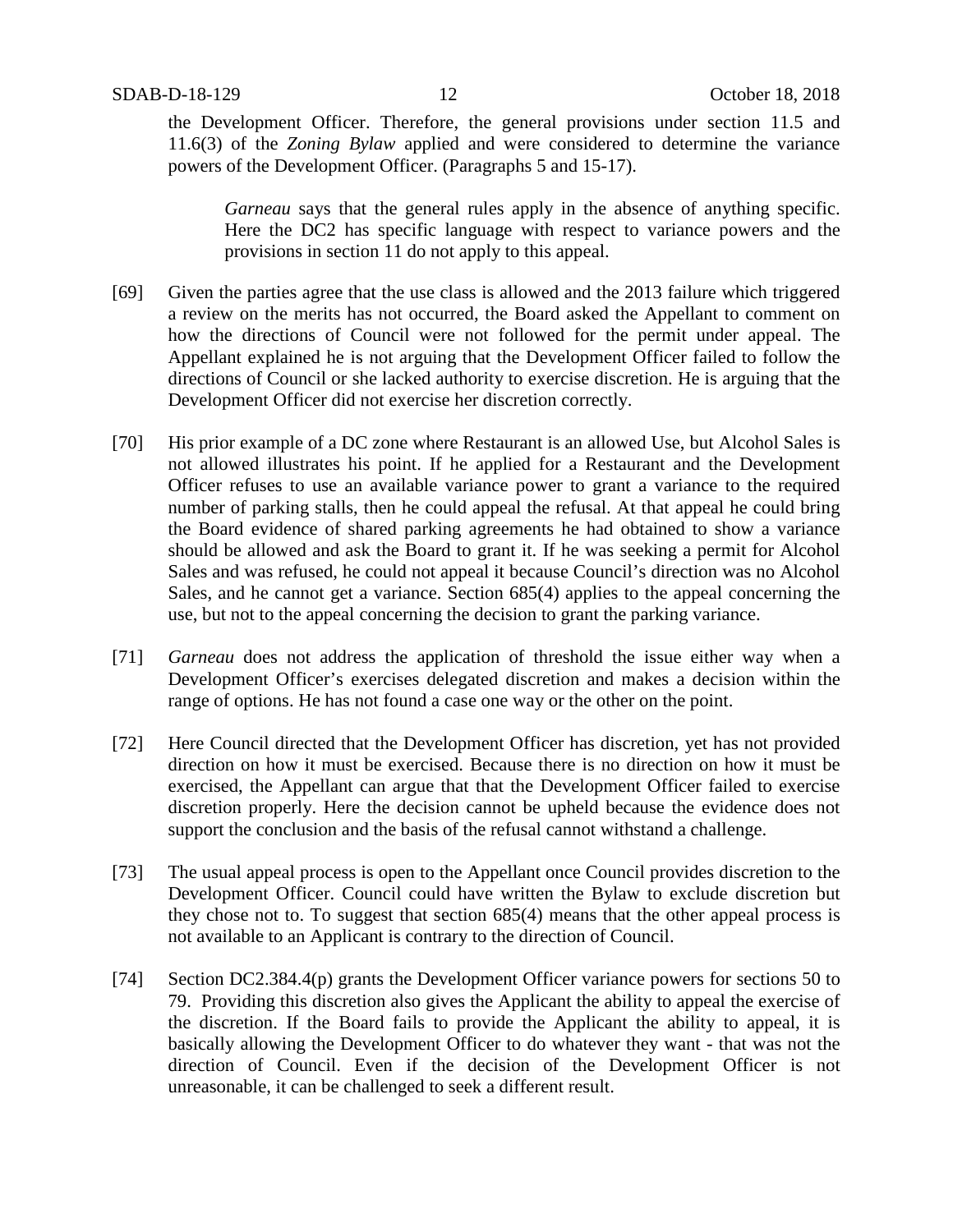#### SDAB-D-18-129 13 October 18, 2018

- [75] The five reasons for refusal were addressed by the Appellant to provide the Board with a basis as to why the decision of the Development Officer could be changed. It was his opinion that the first reason for refusal was incorrect because there was no basis on which to reach that conclusion. The Development Officer was not aware that new light sensing equipment was installed on the sign.
- [76] The Development Officer made her decision based on the information that she was provided. The decision may have been different if the Development Officer was aware of the installation of new light sensors and the five letters of support. In this appeal the Board can exercise discretion differently than the Development Officer did based on the information that has been provided at the hearing.
- [77] The Appellant reviewed paragraphs 26 through 29 of *Garneau* which deal with sections 641(3) and section 641(4)(b) (the current section 685(4)(b). *Garneau* centered on a decision regarding whether or not the proposed development followed the direction of Council and an ability to vary limited by the planning documents that were before the Board and the Court of Appeal.
- [78] Paragraph 27 of *Garneau* is not helpful because the language contained in this DC2 actually speaks of the variance powers and is different than what was before the Court in *Garneau*. The variance power provided in this DC2 is broader and closer to the discretion provided in section 687(3) of the *Act*.
- [79] Section 641(3) applies to this appeal and states:

In respect of a direct control district, the council may decide on a development permit application or may delegate the decision to a development authority with directions that it considers appropriate.

[80] Section 641(3) is a critical section. It is referenced in paragraph 29 of *Garneau* in terms of saying that the Legislature recognizes that certain decision making processes can be delegated to the Development Authority.

Paragraph [29] states:

[...] To the extent that council's directions gave a development authority the ability to consider "the merits of the development", the subdivision and development appeal board has similar authority. However, there is no basis for a subdivision and development appeal board to have broader powers on appeal than the development authority with respect to land in a direct control district.

This is the key point. The Board has the same broad authority as the Development Authority in this DC2. *Garneau* says the Board has the discretion that was provided to the Development Authority. He agrees with the Court of Appeal when they reject the suggestion by Professor Laux that the discretion of the Board can be larger than the discretion of the Development Officer. In this DC2, Council gave the Development Officer very broad discretion that is somewhat lighter than the variance power provided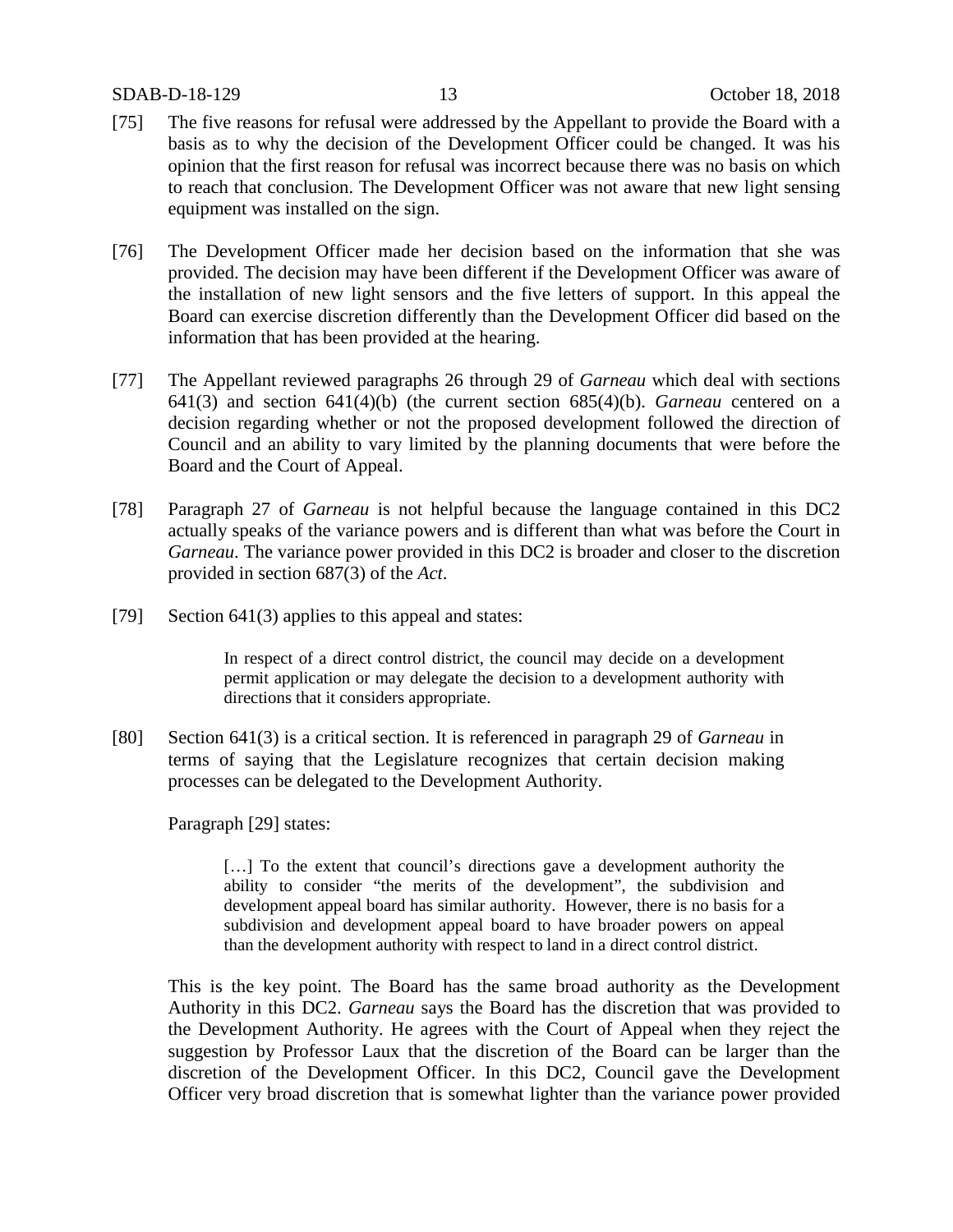in section 687(3) of the *Act*. According to *Garneau*, the Board has the same discretionary power that was provided to the Development Officer in this DC2. Therefore section 685(4)(b) does not apply to this appeal.

- [81] Council determined that signs are an allowable use in this DC2 and pursuant to section 641(3), Council also delegated certain decision making processes respecting signs to the Development Officer, including the ability to vary any of the sign regulations in the Bylaw as long as it is in keeping with the general purpose of the District and will not negatively affect the amenities and use of any surrounding properties.
- [82] Section 641(3) and section 685(4)(b) (formerly 641(4)(b)) must be read in conjunction. Council delegated discretion, including language as to the scope of the discretion and that is why 685(4)(b) of the *Act* does not apply to this appeal. Therefore, the Appellant is allowed to make the same arguments that they would make in a typical appeal in any other typical zone about why a variance should be allowed.
- [83] Asked if section 685(4)(b) ever applies if discretion is delegated to the Development Officer, the Appellant stated that it might apply if the Development Officer just refused the application and did not exercise any discretion at all. In that case the Development Officer would have failed to follow the direction of Council. Here the Appellant acknowledged that the Development Officer used the discretion delegated to her by section 641(3) in accordance with the direction of Council and came up with a decision with reasons. The appeal would also be very different if the DC2 had been silent.
- [84] The Appellant asks the Board to exercise the variance power that was delegated to the Development Officer even though no one is arguing that the Development Officer failed to follow the directions of Council. Per *Garneau*, the Board can exercise the same variance power that Council put in the DC2. *Newcastle* is relevant only because the wording of this variance power is similar, albeit broader than section 687(3)(d). The hurdle in section 685(4)(b) simply does not apply.
	- *ii) Position of the Development Officer, Ms. K. Mercier:*
- [85] Ms. Mercier provided the following information in response to questions from the Board:
	- a) Asked to explain how she used her discretion, the Development Officer answered that she looked at the property in the DC2 and at the surrounding zoning which had similar regulations. In her view, she exercised her discretion properly. This development was reviewed under the old *Land Use Bylaw* as a Discretionary Use, not just a Permitted Use.
	- b) The Development Officer reviewed her written submissions with the Board. As with any review the zoning and uses of surrounding properties were reviewed and considered. It was her opinion that the two complaints received show that the lighting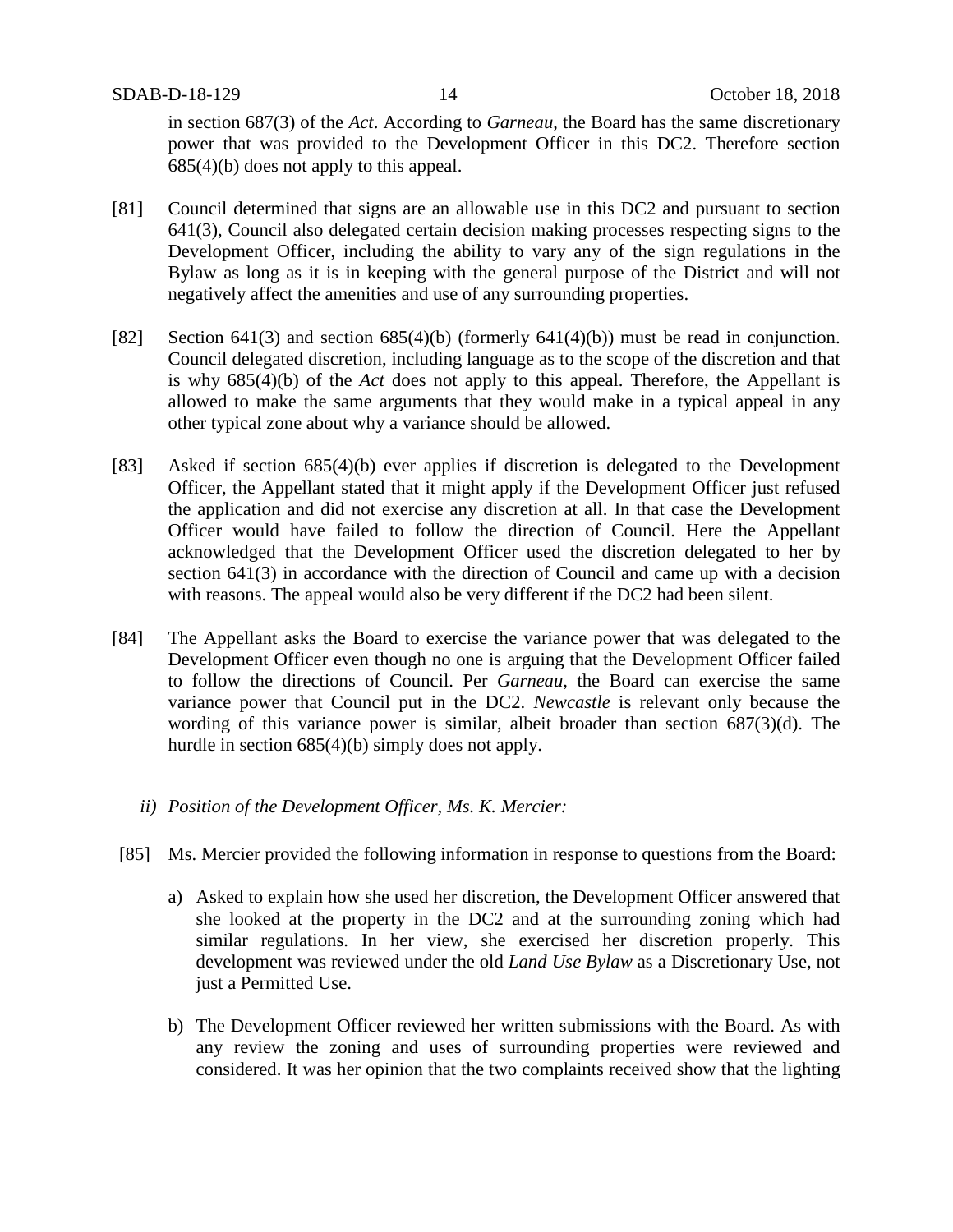of the proposed sign adversely impacts the surrounding amenities. The issue is broad, but she could not just ignore the complaints.

- c) She was not aware that new light sensors had been installed on the sign in March 2018. Although she is now aware of the new sensors, she could not indicate if this would change her decision without a thorough review and she would consider the neighbours' opinions. Lighting is not reviewed by the Development Officer unless specific information is submitted with the development permit application. She reviews the drawings as submitted by the Appellant so she assumes it is the same sign. A standard condition regarding lighting is imposed on all approved development permits as there is more governance on that issue now.
- d) The issue of other signs and their setbacks was raised. The Development Officer indicated that On-premises Signs do not have setback requirements. She was aware of the Board's earlier variance and she took the service road into consideration, but noted that the setback must be from the property line. When looking at the setback of other signs her decision would depend as setback requirements are not the same for different signs.
- e) She explained that the separation distances required between signs are different between the old and new Bylaws because the old *Land Use Bylaw* does not have Digital Signs. She reviewed the application under the old *Land Use Bylaw*.
- f) She could not offer an opinion on whether or not her variance power could be challenged in this DC2 without first seeking legal advice.
- g) She confirmed that she exercised some discretion. She reviewed it based on the materials she was given and decided not to grant the required variances - if the sign had been smaller or the setbacks different she might have considered it. Here the size was significant. She considered the surroundings and the surrounding zoning. The regulations and uses would be different for other signs and she could not comment without reviewing the file. She did not decide just because it did not comply with one zone. She considered the existing service road and also noted that landscaping was not provided so that was not a consideration.
- h) She confirmed that City Transportation has no concerns with the location of the proposed sign and with the imposition of recommended conditions.
- i) It was her opinion that the setback requirement for buildings in the DC2 was applicable per section 79.5(1) which says signs must comply with setback regulations for buildings.
- j) She confirmed that there are no other signs in the area under other zones with similar setbacks. Some of the other Freestanding On-premises Signs, including the one that the Appellant is willing to remove, just have to be behind the property line. Based on her review, she was aware that there were other general advertising signs in the area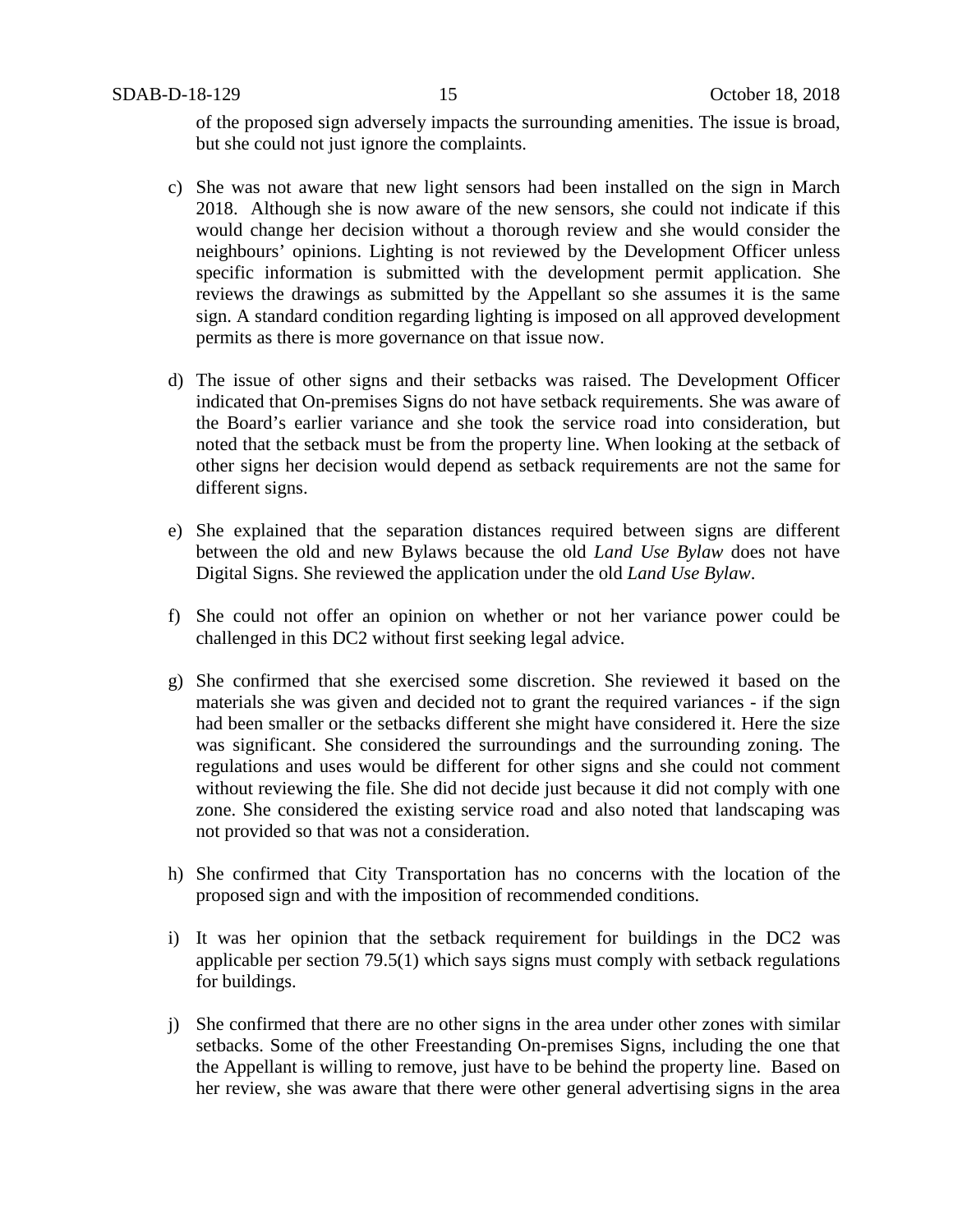which would now be considered Freestanding Off-premises Signs. She confirmed that they exist with permits, but she could not confirm whether or not variances were granted for any of those signs. It could be that other General Advertising Signs are the same distance from St. Albert Trail. However, the other signs do not front onto a service road so the setback would be measured from the front property line. The subject sign may possibly line up with the setbacks of the other signs as they are setback from their property lines.

k) She agreed that if variances were allowed, it might be helpful to the amenities to impose a condition to have the Station Sign removed.

#### *iii) Rebuttal of the Appellant*

- [86] A photograph was referenced to illustrate that the Outfront Media Sign is located behind the service road and that the three other signs located east of the service road appear to line up visually. They do not have a survey, but they look consistent.
- [87] The Development Officer had not been aware that new light sensors had been installed on the sign in March or whether the neighbouring property owners were aware of the change. The identities of the complainants are unknown. The Board does know five letters of support have been submitted from neighbouring property owners and that there were no letters of opposition nor anyone in attendance at the hearing in opposition to the existing sign so that should answer the Development Officer's issue.
- [88] City Transportation has not raised any objection regarding the location of the sign.
- [89] Mr. Noce and Mr. Grey provided the following information in response to questions from the Board:
	- a) Mark Messier Trail curves to the northwest and the existing signs all line up along the curve. They estimate that the setbacks of the existing signs are within a few feet of each other. Some look like they may not be compliant and they might have a variance but these facts are unknown. The Station Sign was approved by the Subdivision and Development Appeal Board in 1996 with an unlimited term.
	- b) The Appellant was asked whether he had any additional comments after hearing the Development Officer's oral submissions, in the event the Board were to take the view that section 685(4)(b) applies. He indicated that based on her oral submissions, the Board may decide that the Development Officer did not exercise any discretion as she did not provide the basis for her exercise of discretion. He interprets her remarks to mean that she simply looked at the regulations, determined that the sign did not comply and said no. However, Council did not set the regulations in stone and provided discretion for Development Officers to vary the regulations. Therefore, in his view the Development Officer did not follow Council's direction as she did not exercise discretion.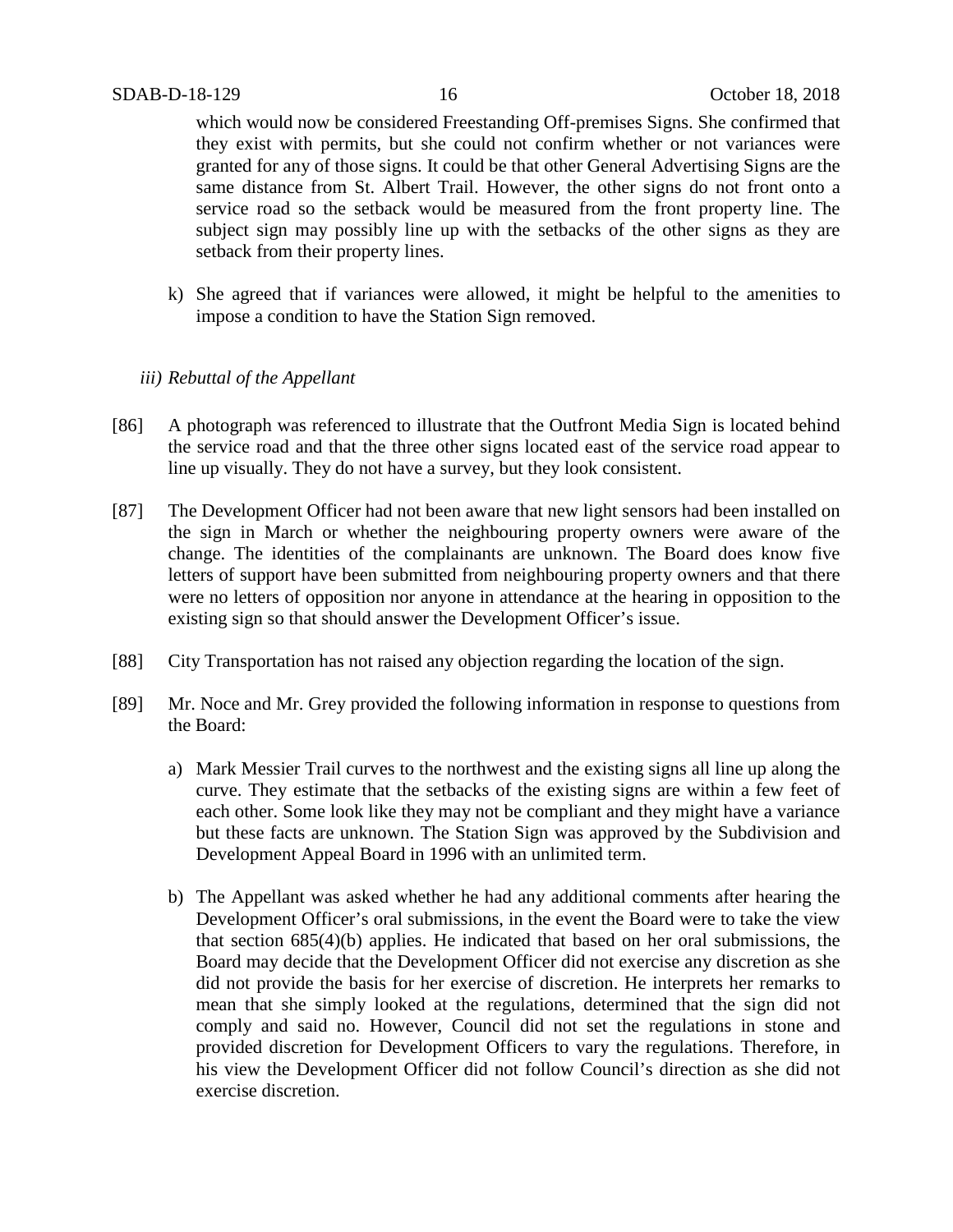c) Nonetheless, he reiterated his main argument that section 685(4)(b) does not apply and the Board is free in this appeal to exercise the full discretion delegated to the Development Officer in the DC2 to allow the appeal and grant the variances.

### **Decision**

[90] The appeal is **DENIED** and the decision of the Development Authority is **CONFIRMED**.

#### **Reasons for Decision**

- [91] This is an appeal of a decision of the Development Officer refusing an application for a Freestanding General Advertising and On-premises Local Advertising Sign (Minor Digital On-premises Off-premises Sign) located within a direct control district, DC2-Site Specific Development Control Provision DC2.384.
- [92] At the time of the creation of DC2(384), the *City of Edmonton Land Use Bylaw 5996* (the *Land Use Bylaw*) was in effect. Pursuant to section 2.7 of the *Edmonton Zoning Bylaw* (the *Zoning Bylaw*), schedule 79E and the general provisions of section 79.1 to 79.9, inclusive, of the *Land Use Bylaw* apply to the proposed development.
- [93] The proposed development was the subject of an earlier decision of the Board, SDAB-D-13-052.
- [94] In 2013, the Development Authority refused to issue a permit for the proposed development because they decided it was not an allowed Use in DC2(384). The refusal was appealed to the Board. In SDAB D-13-052, the Board first considered section 641(4) and determined that the Development Authority had failed to follow the directions of Council in refusing the permit because the proposed development was in fact allowed on the site as listed as a Discretionary Use (Class C) per DC2.384. and section 14.4 of the *Land Use Bylaw*.
- [95] After making that determination, the Board then considered the merits of the appeal, approved the proposed development, granted the required variances and issued a development permit subject to conditions for a 5-year term. The term expired and the Appellant applied for a new permit on April 3, 2018.
- [96] On July 16, 2018 the Development Officer issued a decision refusing the current application for five reasons. She noted the proposed development is a Discretionary Use (Class C) per section 14.4, made a determination on that and then cited the following sections of the *Land Use Bylaw*: section 79.8(1)(e) which deals with illumination; section 79E.2(1)(c) which sets the maximum sign area of 24 square metres; section DC2.384.4(c) which requires a building Setback of 14 metres and section 79.5(1)(c) which sets the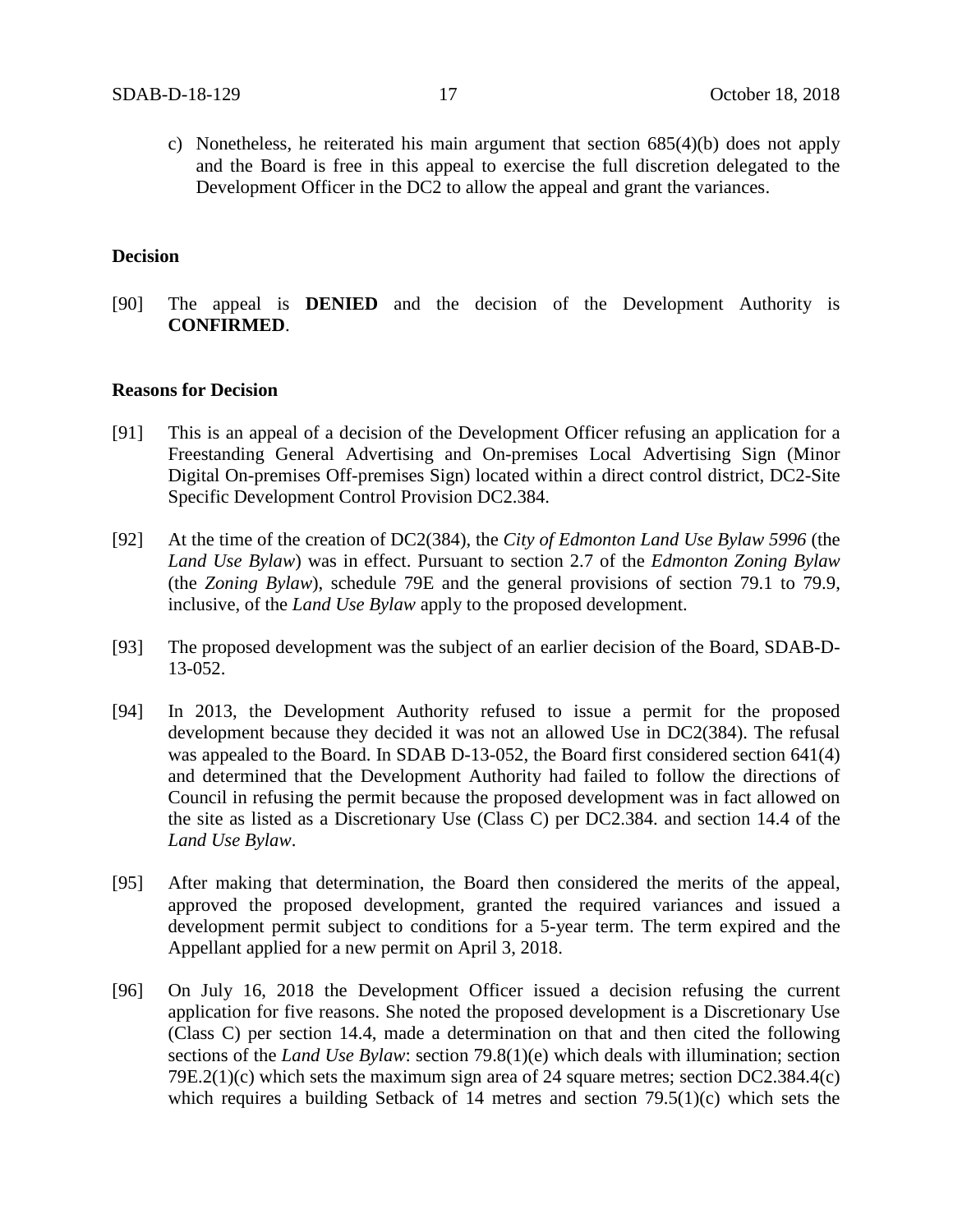SDAB-D-18-129 18 October 18, 2018

minimum radial distance allowed between general advertising signs facing the same traffic direction.

- [97] The Appellant appealed the refusal to the Board.
- [98] As the proposed development is located within a direct control district, the Board considered section 641(3) and section 685 including subsection 685(4)(b) (formerly section 641(4)(b)) of the *Municipal Government Act* (the *Act)*.
- [99] Section 641(3) states:

In respect of a direct control district, the council may decide on a development permit application or may delegate the decision to a development authority with directions that it considers appropriate.

[100] Section 685 sets out the grounds for appeal to the Board, the persons who can appeal and the circumstances under which an appeal lies. Section 685(4) states:

> Despite subsections (1), (2) and (3), if a decision with respect to a development permit application in respect of a direct control district

> (a) is made by a council, there is no appeal to the subdivision and development appeal board, or

> (b) is made by a development authority, the appeal is limited to whether the development authority followed the directions of council, and if the subdivision and development appeal board finds that the development authority did not follow the directions it may, in accordance with the directions, substitute its decision for the development authority's decision.

[101] The Board also considered provisions in DC2.384:

DC2.384.4(q) which states:

Signs maybe allowed in this District in accordance with Schedule 79E and in accordance with Schedule 79E and in accordance with the general provisions of Section 79.1 to 79.9, inclusive, of the Land Use Bylaw.

DC2.384.4(p) which delegates discretion to the Development Officer to allow variances:

the Development Officer may grant relaxations to Section 50 to 79, inclusive, of the Land Use Bylaw and the provisions of this District, if in his opinion, such a variance would be in keeping with the general purpose of this District and would not affect the amenities, use and enjoyment of neighbouring properties.

[102] The Appellant repeatedly stated that the Development Officer had followed the directions of Council in exercising the discretion delegated to her in DC2.384.4. He had come to the Board to argue as he would in a typical zone that the Development Officer had not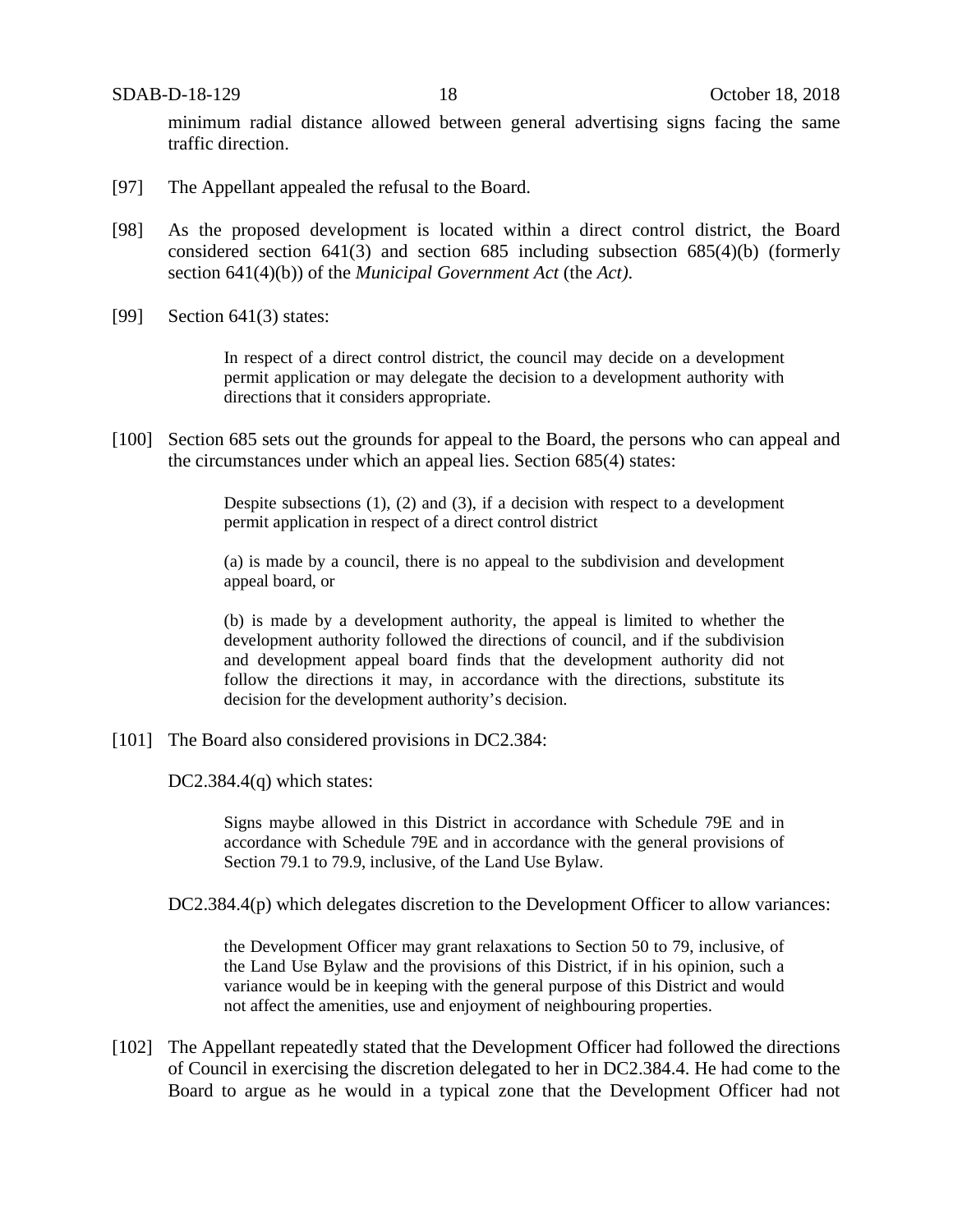properly or correctly exercised her discretion. It was open to the Appellant to challenge the decision even if it was not unreasonable precisely because Council had delegated discretion to the Development Officer.

- [103] Therefore, the Appellant made submissions and brought evidence to show that there was no basis for her refusal and that it was appropriate for the Board to exercise the discretion delegated to the Development Officer in DC2.384.4 differently by approving the proposed development and granting the required variances.
- [104] The Appellant made the following arguments about the section 685(4)(b) threshold issue:
	- 1. First, section 685(4)(b) of the *Act* does not apply to this appeal and the Board need not find that the Development Officer failed to follow the directions of Council before considering the merits of the case and substituting its own decision because:
		- i) Council had determined that signs are an allowable Use in this DC2; and,
		- ii) Pursuant to section 641(3), Council also delegated broad discretionary decision making authority respecting signs to the Development Officer. In particular, DC2.384.4(p) delegated the ability to vary any of the sign regulations in the *Land Use Bylaw* as long as it is in keeping with the general purpose of the District and will not negatively affect the amenities, use and enjoyment of neighbouring properties.
	- 2. Second, when a Council delegates discretion to a development authority per section 641(3) it intends that there will be a full appeal and that the Board will not be restricted by the limit in section 685(4)(b) to cases where the Development Officer failed to follow the directions of Council.
	- 3. Third, this intention is even more evident with DC2.384.4(p) because the delegated discretion is extremely broad – it is similar to, but broader than, the Board's usual variance powers in section 687(3) of the *Act*.
- [105] The Appellant did provide one proviso section 685(4)(b) would be engaged and apply in the event that a development authority completely failed to exercise a discretion delegated to it by a council as that would constitute a failure to follow the directions of a council.
- [106] The Appellant could not find any rulings directly on this point.
- [107] The Board considered the Court of Appeal decision in *Garneau Community League v Edmonton (City*), 2017 ABCA 374 (*Garneau*). It deals with this Board's authority on appeals in respect of direct control districts**.** In paragraph 20, the Court comments on the Board's limited authority in such appeals: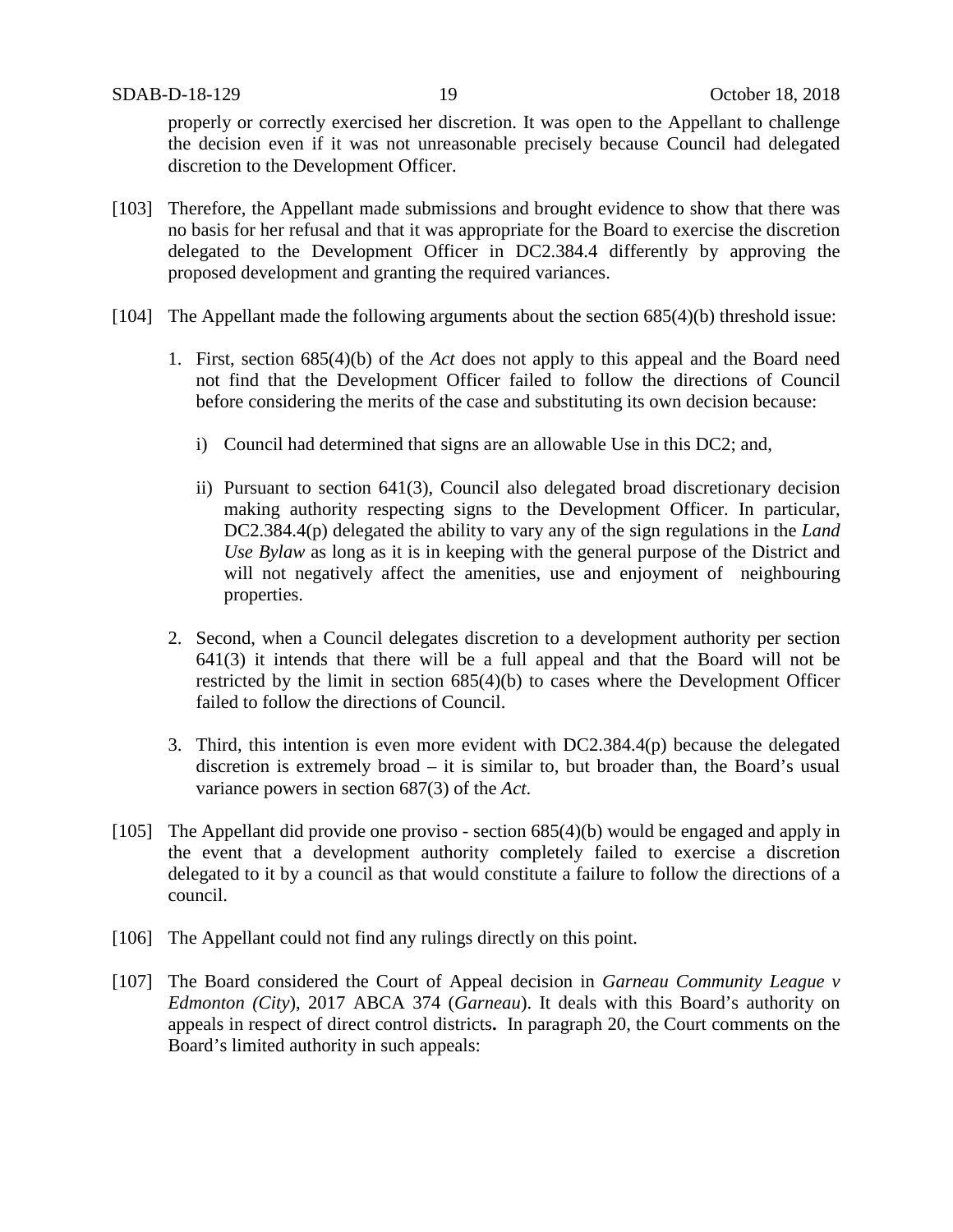However, when the appeal concerns property that is subject to direct control zoning section 641(4) limits both the scope of the appeal and the role of the subdivision and development appeal Board. It provides with emphasis added:

641(4) despite section 685, if a decision with respect to a development permit application in respect of a direct control district

- (a) Is made by a council….
- (b) Is made by a development authority, the appeal is limited to whether the development authority followed the directions of council, and if the subdivision and development appeal board finds the development authority did not follow the directions it may, in accordance with the directions, substitute its decision for the development authority's decision.
- [108] While *Garneau* focuses mainly on the latter highlighted portion of section 641(4)(b), the Court employed the two-stage analysis of section 641(4)(b) in its entirety to deal with an appeal concerning property subject to direct control zoning.
- [109] In the first stage, the Court asked if there had been a failure on the part of the Development Officer to follow the directions of Council within the terms of section  $641(4)(b)$ .
- [110] On this issue, the Court decided that the Board correctly concluded that the Development Officer failed to follow Council's direction within the terms of section  $641(4)(b)$  because he had only considered the general variance power in section 11.5 and not the specific variance power in paragraph 2 of the Development Criteria of the GARP (the authorization to relax the RF3 regulations for individual applications, where such relaxations would assist in the achievement of development criteria in Clauses 3, 4, and 5). (at paragraphs 23 and 25)
- [111] Given this conclusion, the Court did not consider the other ways in which the Board felt the Development Officer may have failed to follow the directions of Council. The Board carried on to the second issue.
- [112] In the second stage, the Court indicated that after the Board correctly found a failure in terms of section 641(4)(b), the Board was entitled to substitute its own decision, provided that it too followed the directions of Council.
- [113] In the remainder of the decision, the Court considers the ambit of the Board's legislative variance powers when it substitutes its own decision. The Court found the Board must also follow the direction of Council and consequently the Board has authority to exercise the same discretion as the Development Officer, but no more. In other words, the more specific section 641(4)(b) limits the general section 687(3)(d).
- [114] *Garneau* is clear the first task that the Board must engage in when dealing with an appeal with respect to a development in a direct control district is to determine whether Development Officer followed Council's directions. That includes determining whether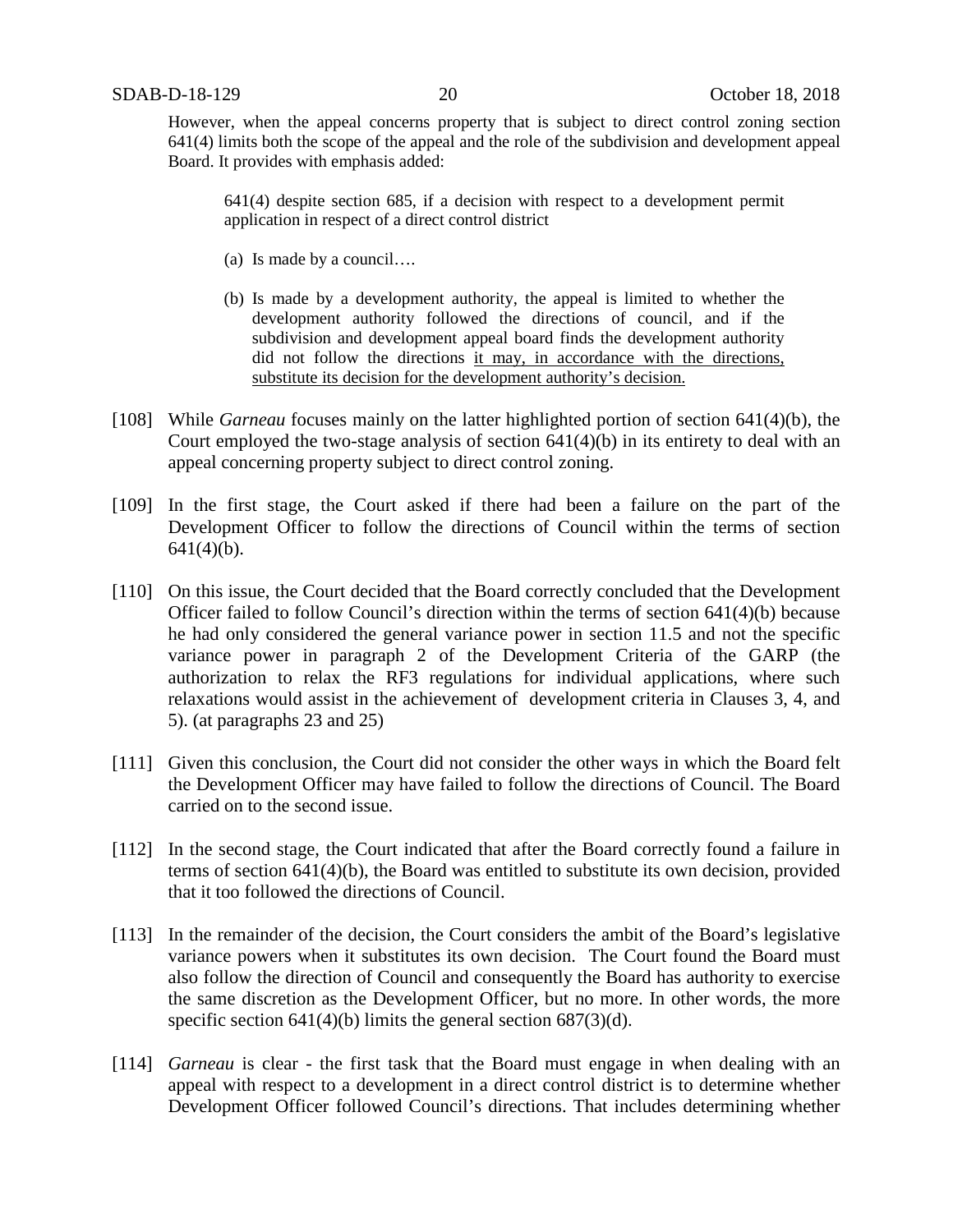the Development Officer exercised the discretion granted to her by Council and only that discretion. In this case that includes the specific direction with respect to variances found in section DC2.384.4(p).

- [115] Only after finding that the Development Officer failed to follow the directions of Council in accordance with the first portion of section 641(1)(b) does the Court in *Garneau* go on to discuss the final portion of section 641(4)(b) which deals with the ambit of the Board's authority to consider the merits of the appeal. There is no indication in the decision that the delegation of any broad or narrow discretion in the DC2 would mean that the Board could disregard the first portion of section 641(4)(b) and proceed with an appeal on the merits and review the Development Officer's exercise of her authority.
- [116] The Appellant argued that the correct interpretation of section 685(4)(b) in this appeal where the Development Officer followed the direction of Council and exercised the discretionary authority delegated to her by Council is as follows:
	- 1. The final portion of section 685(4)(b) applies (if the Board substitutes its own decision, the Board is limited to the very same discretion delegated to the Development Officer),
	- 2. but, the earlier portion of section 685(4)(b) does not apply (the Board may disregard the direction that the appeal is limited to whether the Development Officer followed the directions of council and that only if the Board finds that the Development Officer did not follow the directions of council may it substitute its own decision).
- [117] The Board finds the Appellant's interpretation that the final portion of section 685(4)(b) applies while the initial portion does not apply is difficult to reconcile with the plain wording of the section or with the approach taken in the *Garneau* decision.
- [118] The Appellant also argues that whenever Council uses section 641(3) and delegates discretion in a direct control district, an Applicant's full appeal rights are triggered and section  $685(4)(b)$  is not relevant.
- [119] Section 641(3) provides: "In respect of a direct control district, the council may decide on a development permit application or may delegate the decision to a development authority with directions that it considers appropriate."
- [120] The Board notes that that any time Council does not itself make a decision with respect to a development permit application within a direct control district, there is some element of delegated discretion per section 641(3). Using the Appellant's interpretation, the first portion of section 685(4)(b) would never apply to limit appeals in direct control districts. This interpretation would effectively render the section meaningless.
- [121] For these reasons, the Board finds that section 685(4)(b) of the *Act* does apply in this case. Only after finding that the Development Officer failed to follow the directions of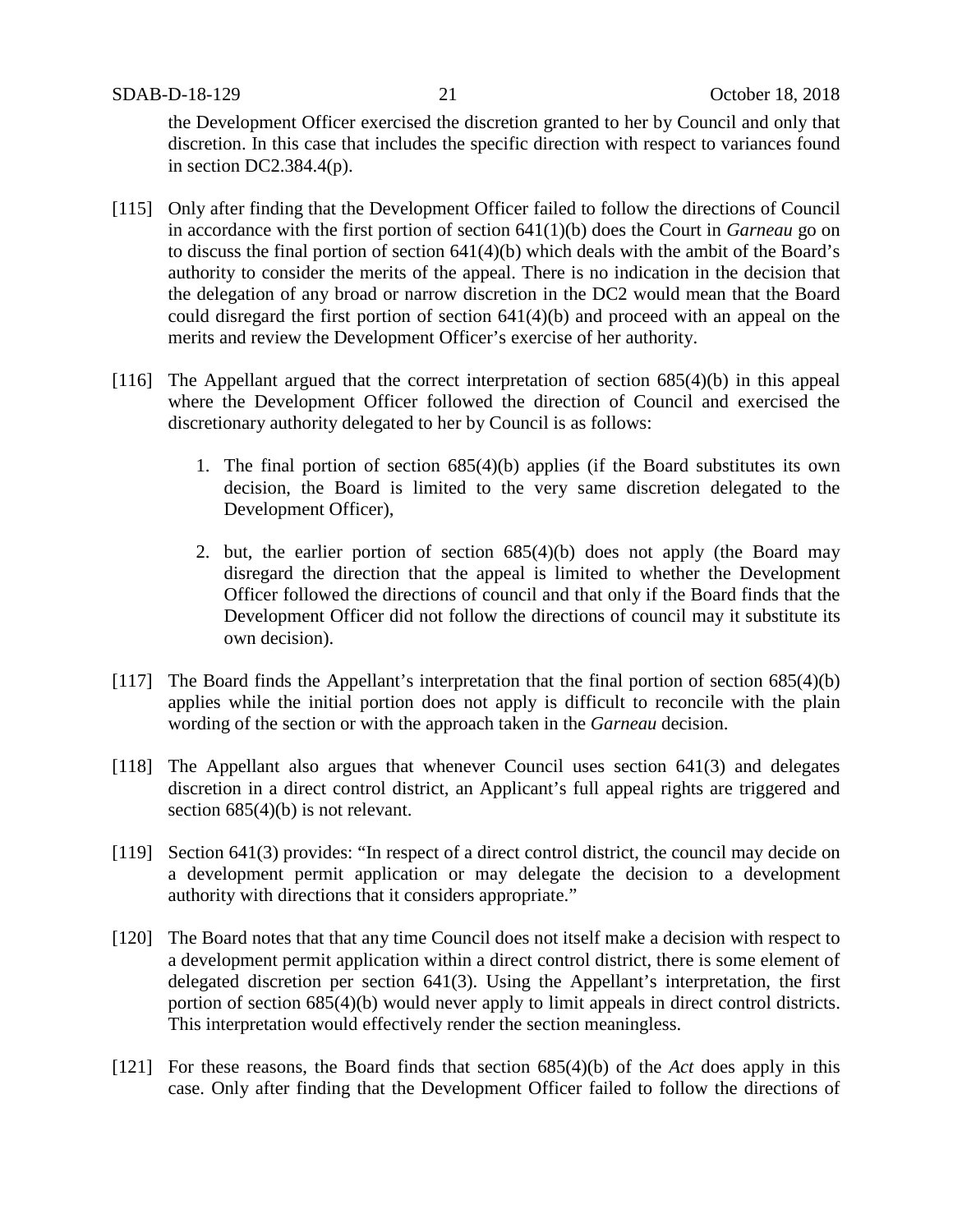Council in accordance with the first portion of section 685(4)(b) does the Board have authority, at its discretion, to substitute its own decision based on the merits and in accordance with the balance of section 685(4)(b).

- [122] That does not end the matter in this case.
- [123] While maintaining his original position that section 685(4)(b) did not apply, the Appellant raised an alternative argument at the close of the hearing. After hearing the Development Officer's oral submissions, the Appellant argued that the Board could conclude that the Development Officer in fact failed to follow the directions of Council because she failed to exercise any discretion at all - she simply identified the variances and denied them.
- [124] The Board considered whether the Development Officer failed to exercise the discretion with respect to variances delegated to her by Council.
- [125] The Board was not persuaded by the Development Officer's oral submissions that she failed to follow the directions of Council.
- [126] The Board considered her oral submissions and took note that she did emphasize that variances were required when asked to describe how she had exercised her discretion. The Board also took note of the balance of her responses, the reasons in her written report and in the written refusal.
- [127] Overall based on the material in front of it, the Board finds that the Development Officer was aware of the relevant regulations and of the extent of her discretionary authority to grant variances. She recognized that the Use was considered discretionary and that she had discretion to vary the applicable regulations. She took relevant matters into consideration and exercised her discretion based on some evidence and refused the application.
- [128] Therefore, the Board finds that the Development Officer followed the directions of Council, in accordance with section 685(4)(b) the Board has no authority to substitute its decision for the Development Officer's decision.

Khemans

Ms. K. Cherniawsky, Presiding Officer Subdivision and Development Appeal Board

Board members in attendance: Ms. P. Jones, Ms. M. McCallum, Mr. L. Pratt, Ms. K. Thind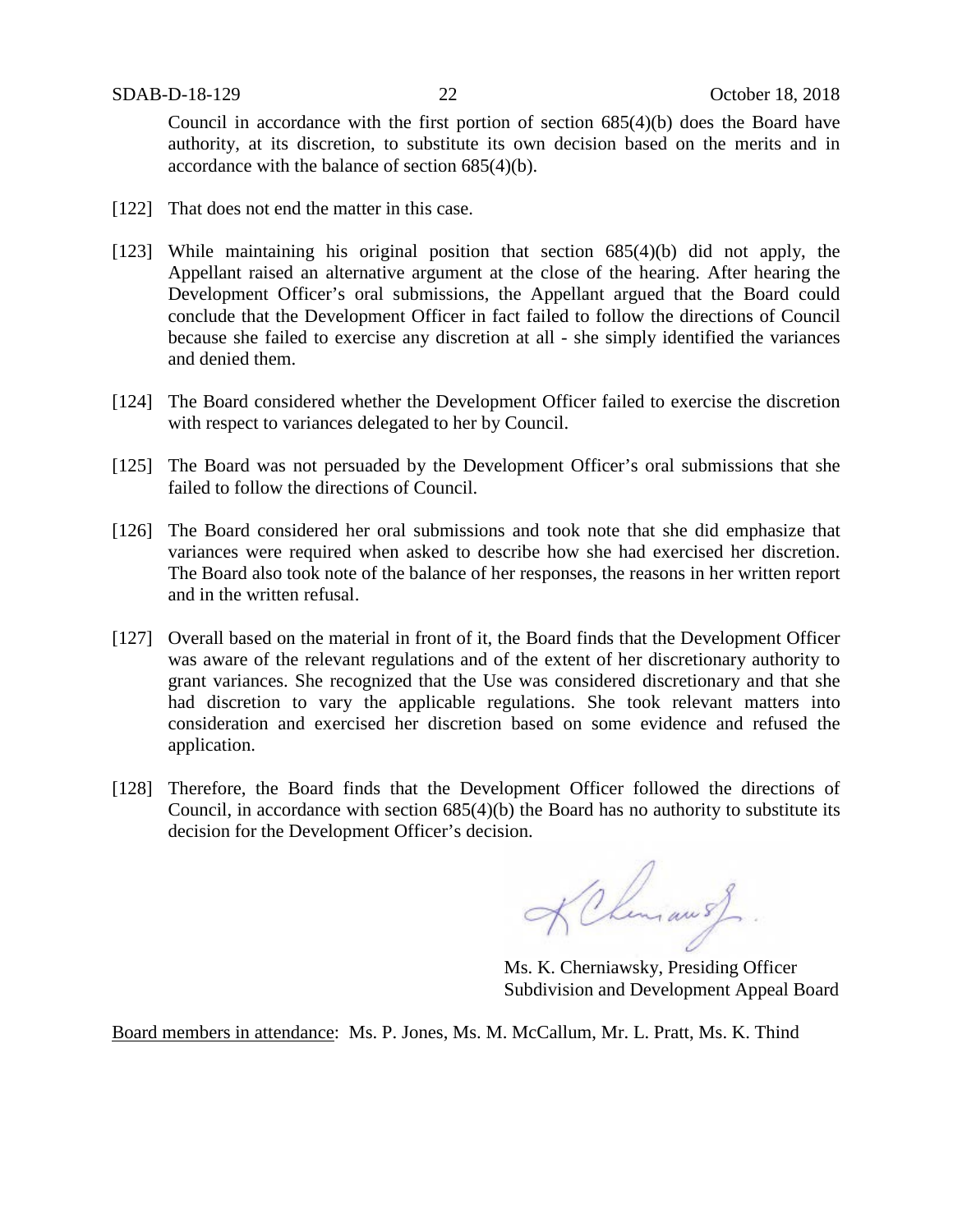### **Important Information for the Applicant/Appellant**

- 1. This decision may be appealed to the Alberta Court of Appeal on a question of law or jurisdiction under Section 688 of the *Municipal Government Act*, RSA 2000, c M-26.
- 2. When a decision on a Development Permit application has been rendered by the Subdivision and Development Appeal Board, the enforcement of that decision is carried out by the Sustainable Development Department, located on the 2nd Floor, Edmonton Tower, 10111 – 104 Avenue NW, Edmonton, AB T5J 0J4.